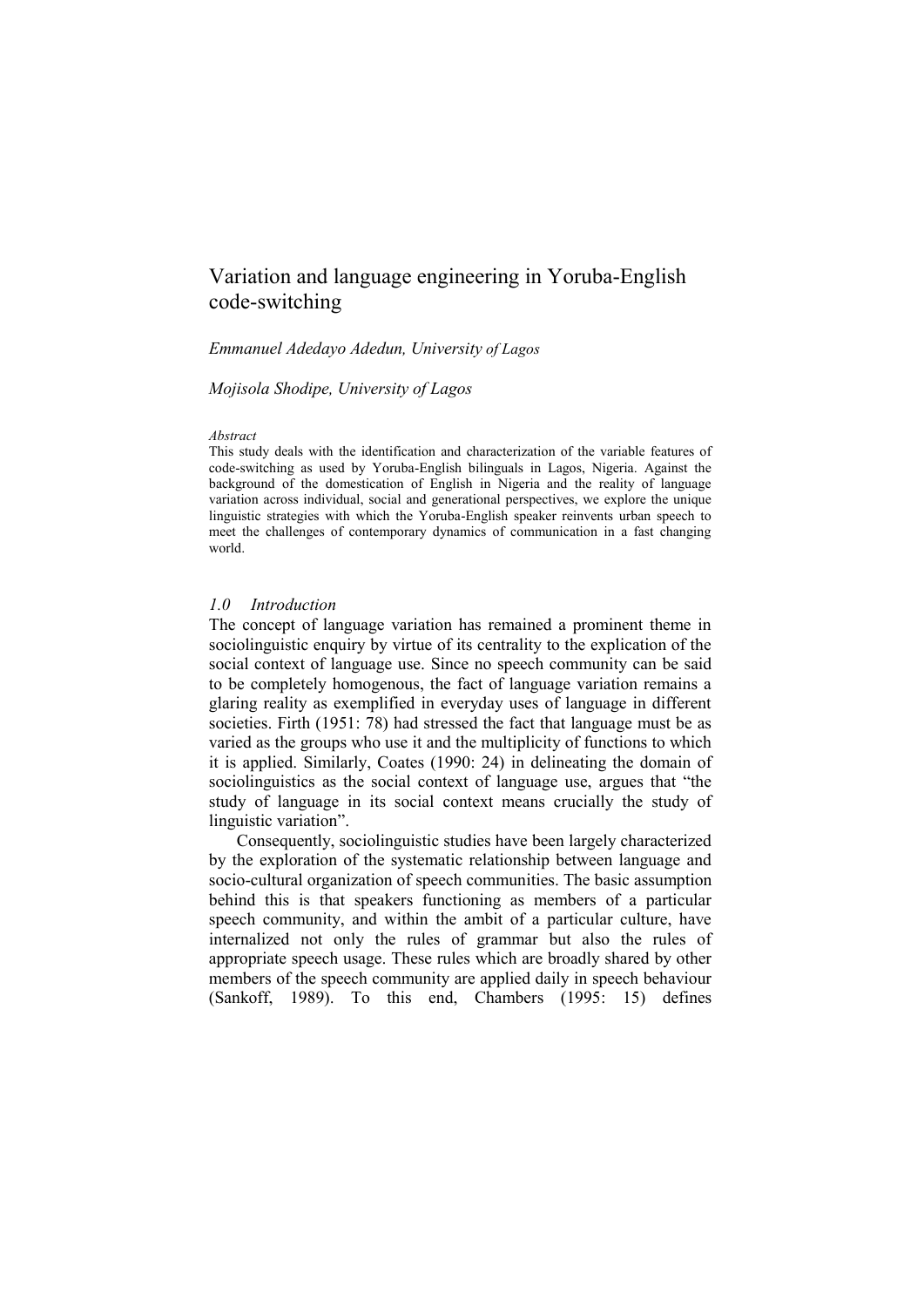sociolinguistics as the study of the social uses of language, encompassing a multitude of possible enquiries. These include questions about personal, stylistic, social and sociocultural patterns of language use in society. In this regard, sociolinguistics can be said to share the goals of the ethnography of communication (Saville-Troike, 1982) which takes language as a 'socially situated' cultural form. This direction gives prominence to the analysis of the code and the cognitive process of its users.

Furthermore, sociolinguistics and the ethnography of communication are united in their focus on the speech community, the systematic organization and patterning of communication within it, as well as the interaction of these communicative events with other systems of culture. The scope and focus of ethnography of communication underlie the significant contribution of these perspectives to sociolinguistic research, particularly in the description and analysis of naturalistic speech in various social contexts. Thus, while the sociolinguistic perspective of this study explores the dynamics of language variability, the ethnographic dimension deals with the socio-cultural organization of communicative events such as ways of speaking, social norms and values (Saville-Troike, 1982, 1989). Our ethnographic approach in this study will also reveal how socialization processes influence the social differentiation of language behaviour from one generation to another. In this regard, there is need to emphasize the relevance of the internal structure of the urban Lagos Island speech community to the linguistic material which emanates from it. The internal structure of the Lagos speech community includes the various modes of socialization (e.g. greetings, forms of address, dressing, and inter-group relations) as well as cultural world view as expressed at both individual and communal levels of social interaction.

Against the background of the notion of communicative competence (Hymes, 1964, 1974), naturalistic data of language alternation emanating from the Lagos Island speech community are used in this study to account for differential performance at the individual and group levels. Moreover, in view of contemporary directions in sociolinguistic studies of bilingual behavior (Auer, 1991, 1990, 1984; Sankoff 1989; Myers-Scotton 1993;), the social context of speech usage finds prominence in this study in terms of the patterns of bilingual speech production in the daily interactions of Yoruba-English bilinguals. Therefore, as a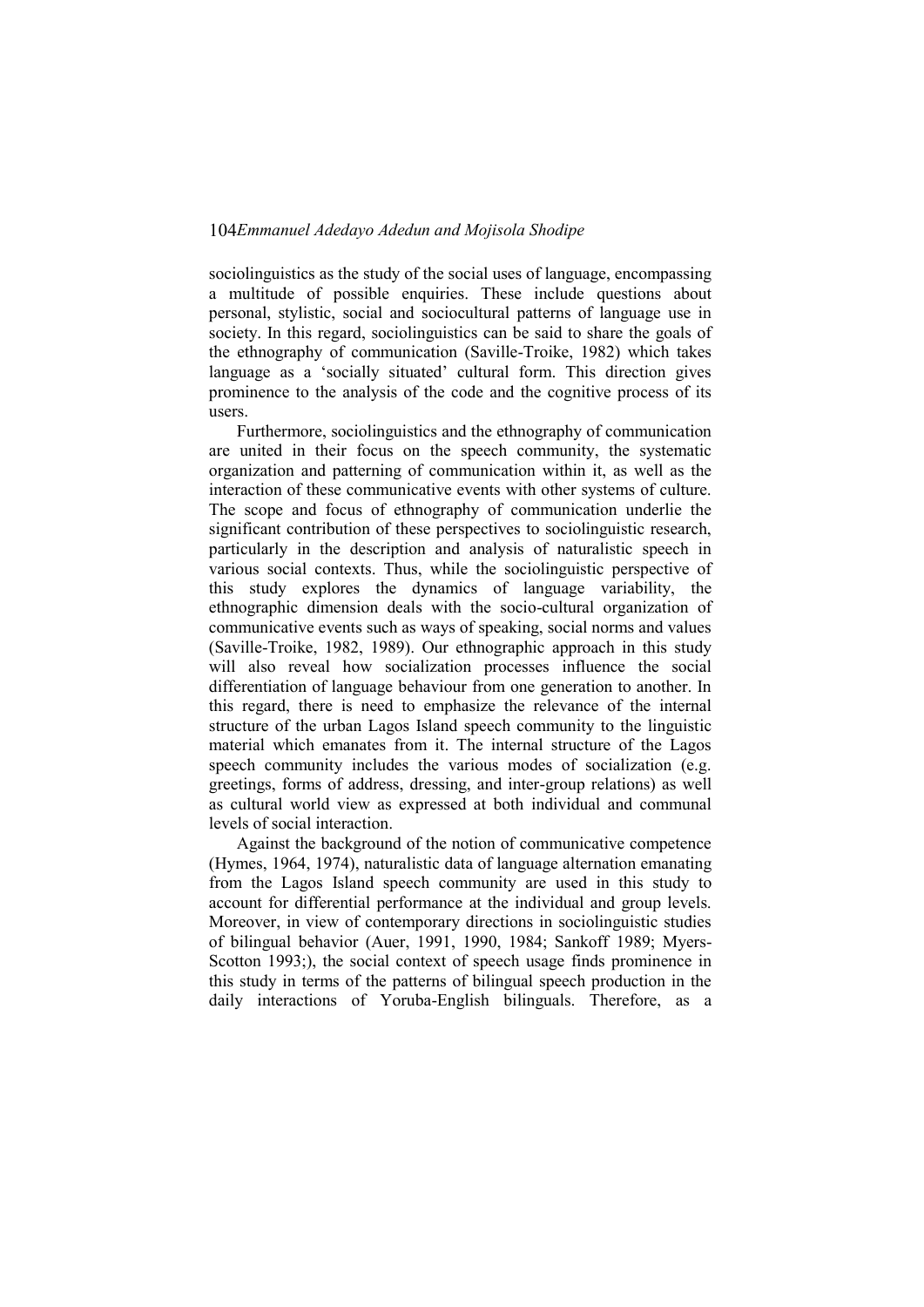sociolinguistic study, this paper explores the systematic interrelations between the language users, the linguistic form and the social context of speech usage. Our sociolinguistic perspective in this study thus deals with the significance of the social context as a crucial component of language alternation in this cosmopolitan speech community.

The term 'language engineering' refers to the potential of a language to express new and emerging ideas, notions or concepts. Capo (1990) defines language engineering as:

that domain of applied linguistics concerned with the design and implementation of strategies (i.e. conscious and deliberate steps) toward the rehabilitation and optimal utilization of individual languages (1990:1).

Language engineering is therefore conceived as a conscious attempt to influence the form of a language and this implies three phenomena that are related to lexical change (Ammon, 2005: 26). These are: 1. Standardization of pronunciation, spelling, and the meaning of words. 2. Creation of new names from organizations whose acronyms create easily pronounceable words and are semantically related to the organization's aims. 3. Public use of language. However, language engineering in this article involves both the conscious and unconscious use of two bilingual languages for communicative interactions and the resultant lexical change arising from everyday communication.

Thus, languages are constantly engineered to meet the challenges of everyday communication often necessitated by changes in the social, economic or political life of a speech community. Dadzie (2004: 68) notes that every human language is subject to change and several factors responsible for this may range from the historical to the cultural and the linguistic. The English language underwent significant changes as a result of successive invasions of English territories by Saxons, Normans, Danes and the French. So great is the influence of these incursions that the English which was spoken in the 9<sup>th</sup> century bears no resemblance to the present day English. For example, Old English *seo eaxl* is a far cry from its modern equivalent *shoulder* (Dadzie, 2004).

The Nigerian situation typifies what obtains in many Anglophone West African countries where English gained ascendancy over the numerous ethnic languages as an official lingua franca. The people acquire it as a means of responding to several sociolinguistic needs which include the use of English as a medium of education and as the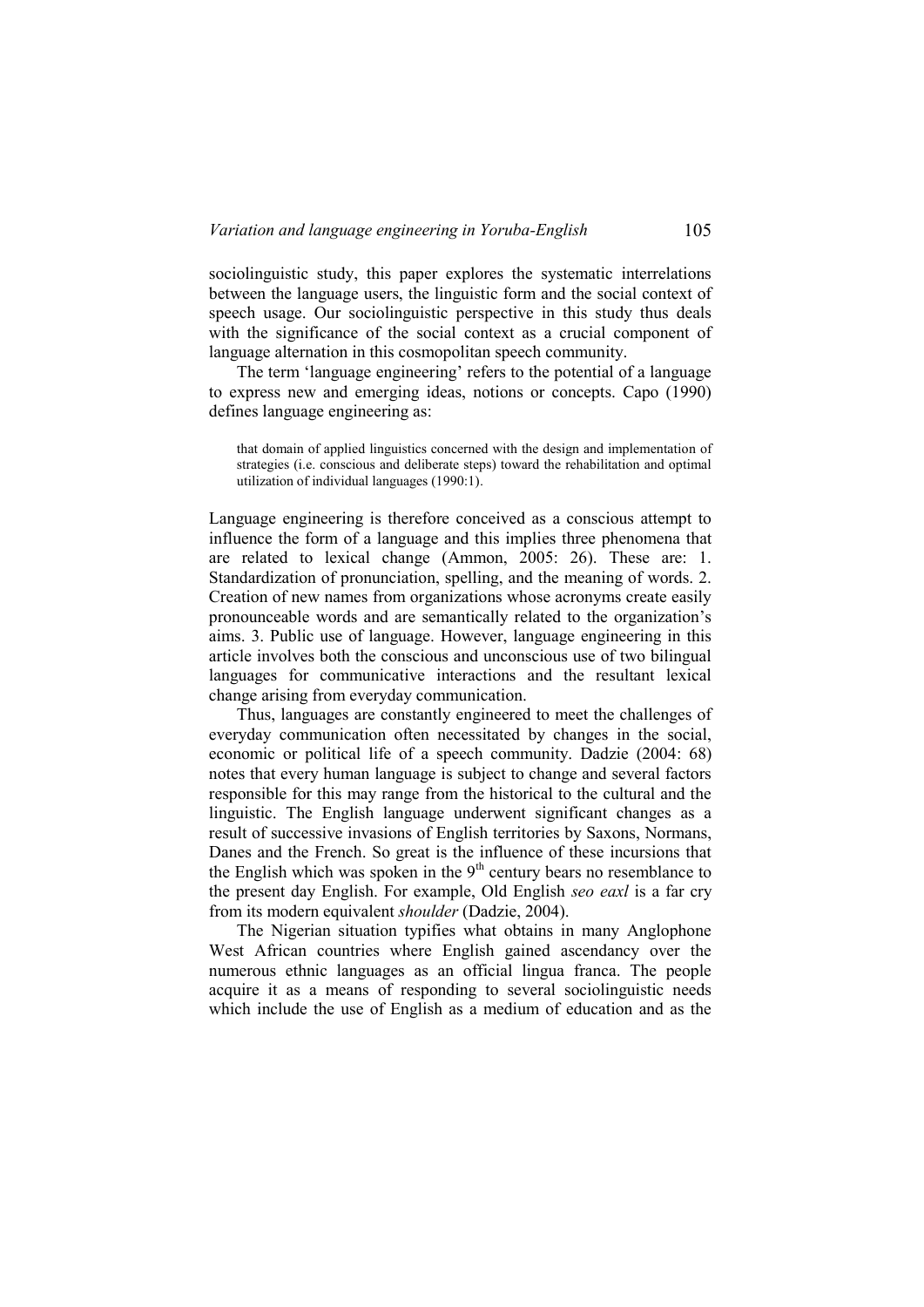language of politics, commerce and even religion. Naturally some localization must occur, since the language must reflect its new environment and portray ideas which did not exist in its original home.

The Nigerian experience is thus characterized by the development of a variety of English which has unique local colouring in the form of the infusion of ideas and concepts from the indigenous languages. Thus Nigerian English (Dadzie 2004a, 2004b; Okoro 2004; Adetugbo 1976, 1980; Adegbija 1987, 1988, 1989, 2004) has become established as a variety of "English as used by Nigerians" (Okoro, 2004). Okoro (ibid: 169) further categorizes the features of Nigerian English into four as follows:

- (1) Common-core features: These are features shared with other English varieties worldwide and include syntactically and semantically neutral sentences like "Good morning', "I am going home", etc.
- (2) Peculiar Nigerianisms: These include loan words such as 'agbada', 'iroko', 'garri'; coinages such as 'bride-price', 'boysquarters', 'cash-madam', 'head-tie' and 'area-boy'; category shifts such as 'to flit a room' (to spray with insecticide), to Xerox a document' (to make a photocopy of), ‗to tipp-ex an error' (to cover with correcting fluid), and meaning broadening in words such as 'customers' (referring to both buyer and seller in Nigerian English whereas in native Speaker English, it is restricted to the buyer).We must however point out here that usages like 'to tipp-ex' and 'to xerox' are also common in British and American English and are therefore not peculiar to Nigerian English usage. We can however argue that these usages represent examples of the influence of Americanisms in contemporary social interactions of the Nigerian speaker.
- (3) Local Idioms: (including modifications of existing nativespeaker idioms). These include the following:
	- *Don't put sand in my garri*.

(don't ruin my chances)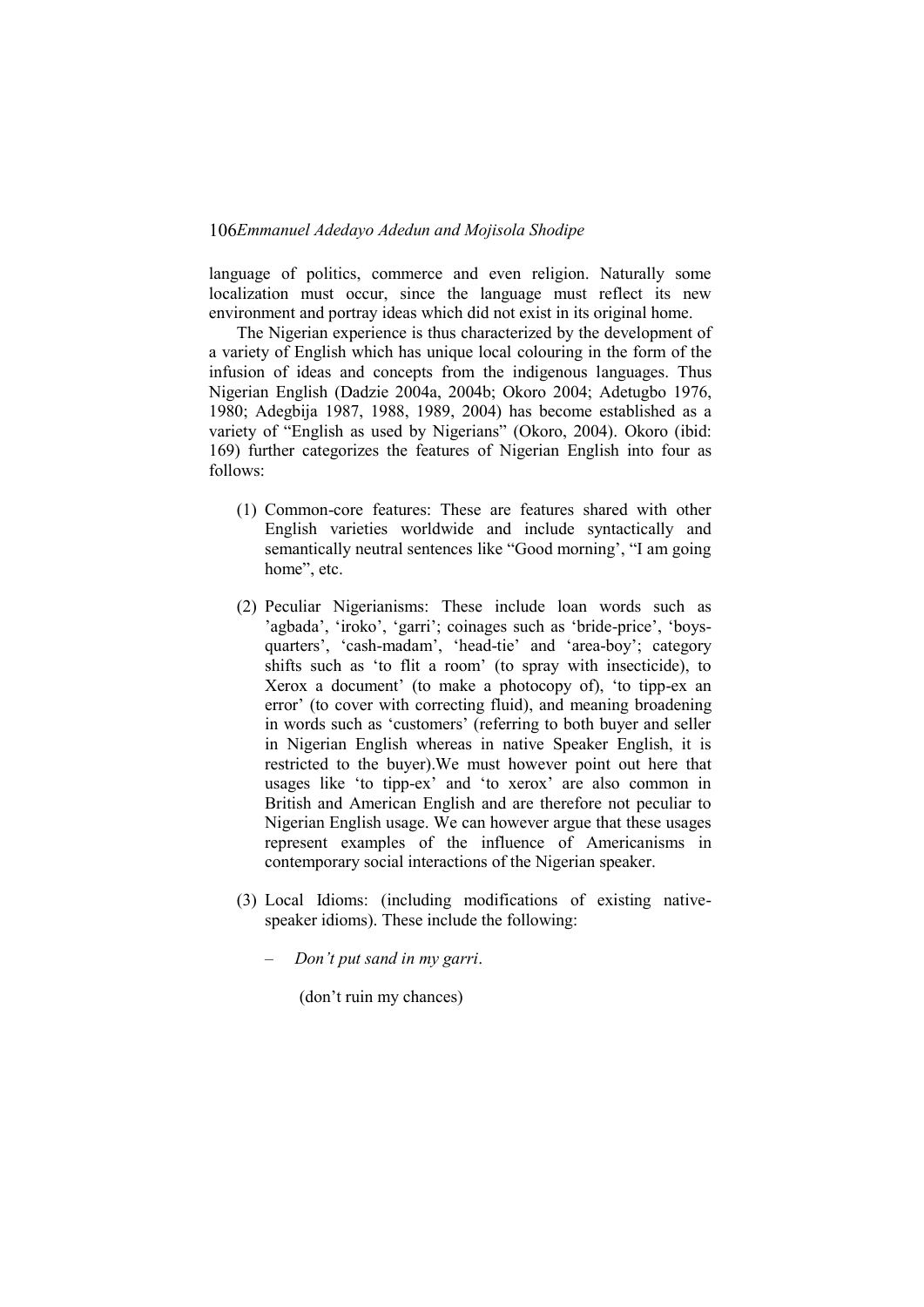– *You met me well/your legs are good*.

(inviting someone who has just arrived to join in a meal)

– *She used long leg to obtain the job* 

(she obtained the job through undue influence and favouritism)

– One tree can't make a forest.

(BrE: One swallow cannot a summer make)

– Cut your coat according to your size

(BrE … according to your cloth).

(4) Characteristic breaches of the code (i.e. characteristic errors): Here, Okoro distinguishes between *random errors* (those that occur as part of an individual learner's interlanguage and are not necessarily shared by other users) and *characteristic errors* (those that are so regular and so widespread that they have come to be identified as part of the unique features of the language variety being described).

# *Examples:*

#### Random Error

## *My father told me to told you to come.*

This is considered random because the pattern is not widespread and the speaker is not likely to be consistent in his/her faulty double marking of tense, and can be easily corrected.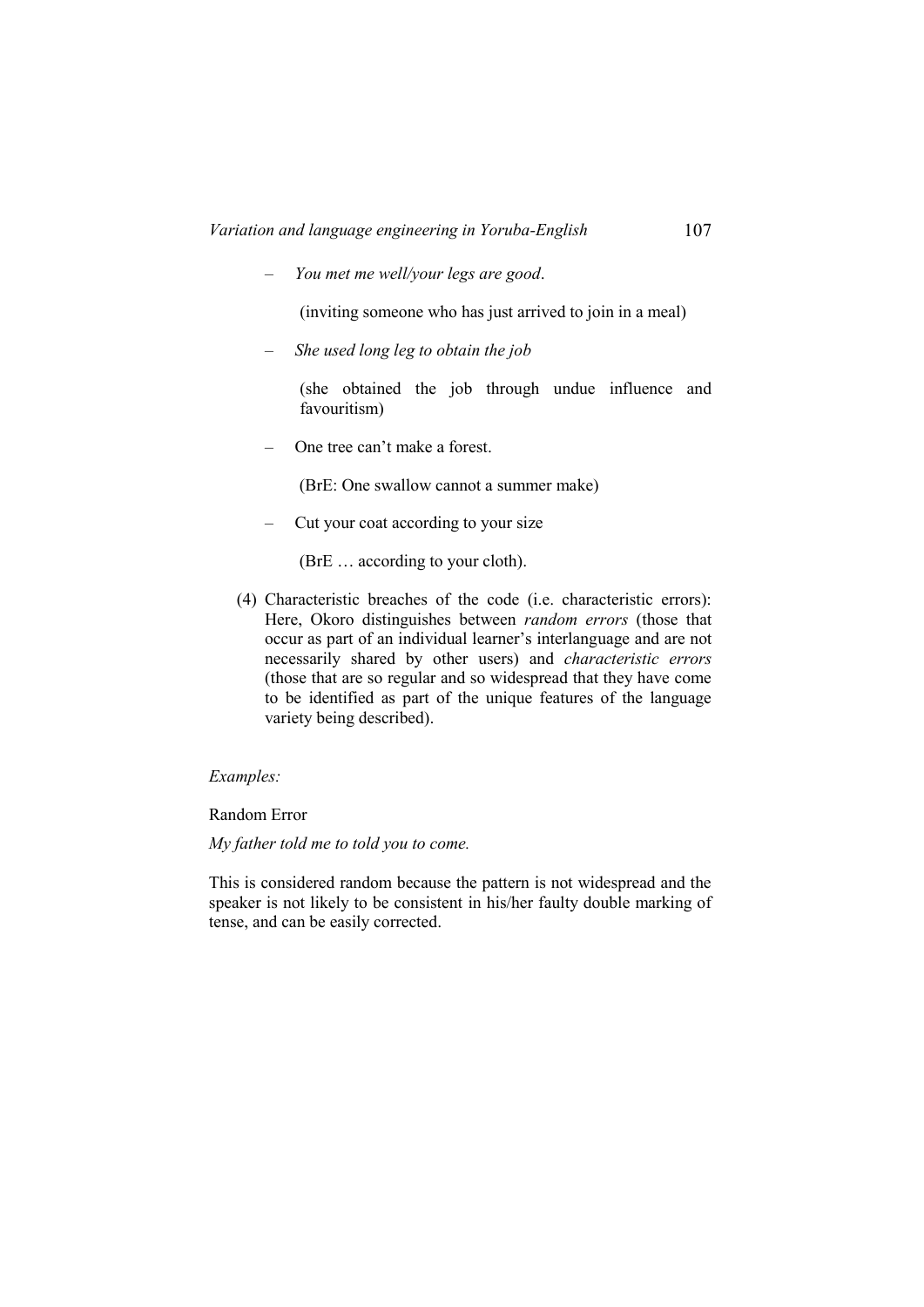Characteristic Error

*Buy your stationeries here.* 

This is characteristic in the sense that it displays the peculiar Nigerian English feature of pluralizing non-count nouns. Okoro observes that the numerous Nigerians who commit this kind of error have remained impervious to correction, thus such errors have become characteristic features of Nigerian English. Other examples of characteristic errors are observed in the following features:

- a. redundancies e.g. night vigil, wake keeping, new innovations, funeral ceremony, can be able, secret ballot, etc.
- b. omission of determiners before singular nouns e.g.

He came to the city to do  $\phi$  assignment.

He asked me to have  $\phi$  seat

- c. stative verbs used dynamically e.g.
	- …we are not hearing you!
	- …you are still owing me two thousand naira
	- … who is having my book?
- d. Use of redundant prepositions e.g.

He requested for our assistance

Olu contemplate on what to do.

Similar categorizations of Nigerian English features ( Jowitt, 1991) would classify these examples as 'standard forms', 'variants' and 'errors' where 'variants' correspond to Okoro's 'Nigerianisms' and 'local idioms'. Both Jowitt (ibid) and Okoro (ibid) agree that the usage of every Nigerian is a mixture of standard forms and a myriad of errors and variants, otherwise referred to as Popular Nigerian English forms (PNE) and are clearly distinguishable from Standard English (SE) forms by virtue of their inherent local colouring at the lexical, syntactic and semantic levels of usage.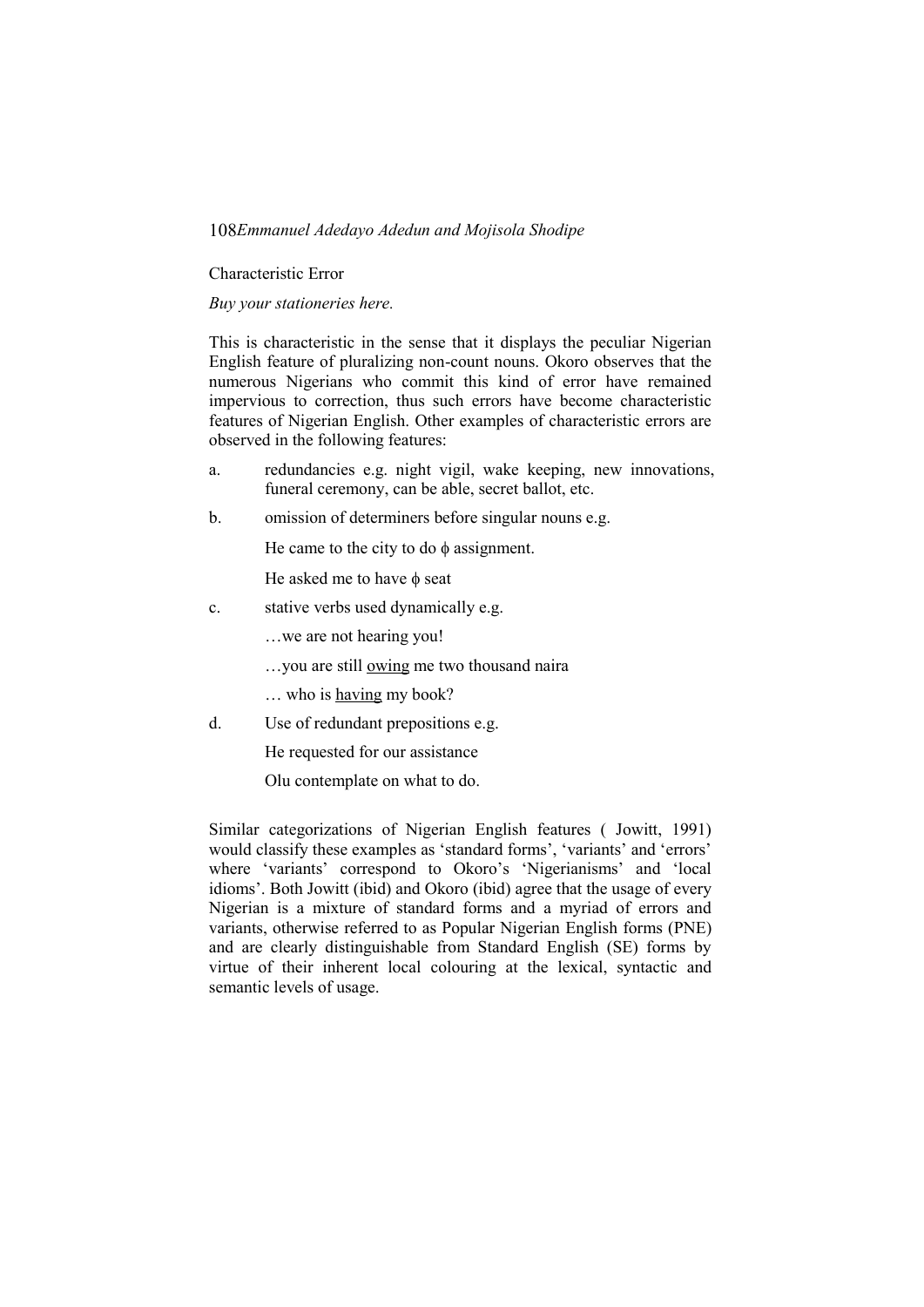Similarly, many African languages have had their fair share of colonial influence occasioned by contact with European languages like French and English. In the Nigerian situation, Yoruba along with Hausa and Igbo has the status of a national language. The history of contact between English and Yoruba accounts for the process of assimilation and acculturation (Akere, 1987). This led to a 'reinventing' of the linguistic repertoire of the Yoruba-English bilingual speaker to include English loan words and assimilated forms.

Ufomata (1991) in her article 'Englishization of Yoruba Phonology' observes that the adoption of certain loanwords from English has effected a fundamental change in the phonological system of Yoruba. This includes the violation of the restriction on the occurrence of high tone on the first syllable of Yoruba vowel-initial words as in the examples:

| Agent   | [édzenti]           | [éjenti] |
|---------|---------------------|----------|
| Engine  | $[end \overline{j}$ | énjini   |
| Iron    | [ájoonu]            | ayóònù   |
| Officer | [ofisa]             | ófísa    |

In these examples, it is evident that stress in English words is converted to a corresponding set of tonal patterns when borrowed into Yoruba. Another feature of the influence of English on Yoruba in the use of loan words is the establishment of pitch and segment correspondences between the two languages. According to Ufomata (2004), in most instances, loans simply take on these correspondences while consonant clusters which are absent in Yoruba phonological system are resolved by epenthesis or deletion as in the examples: barber (*bábá),* soldier (*sójà*), half penny (pronounced /eipni/) (*éékpìnì*), street (*títì*), kettle (*kétù*), bicycle (*báísíkù)* (2004:580-581).

At the semantic level however, there are notable exceptions to the correspondences discussed above. In such cases, Yoruba tonal patterns actually keep meaning apart in homonymous English loans e.g.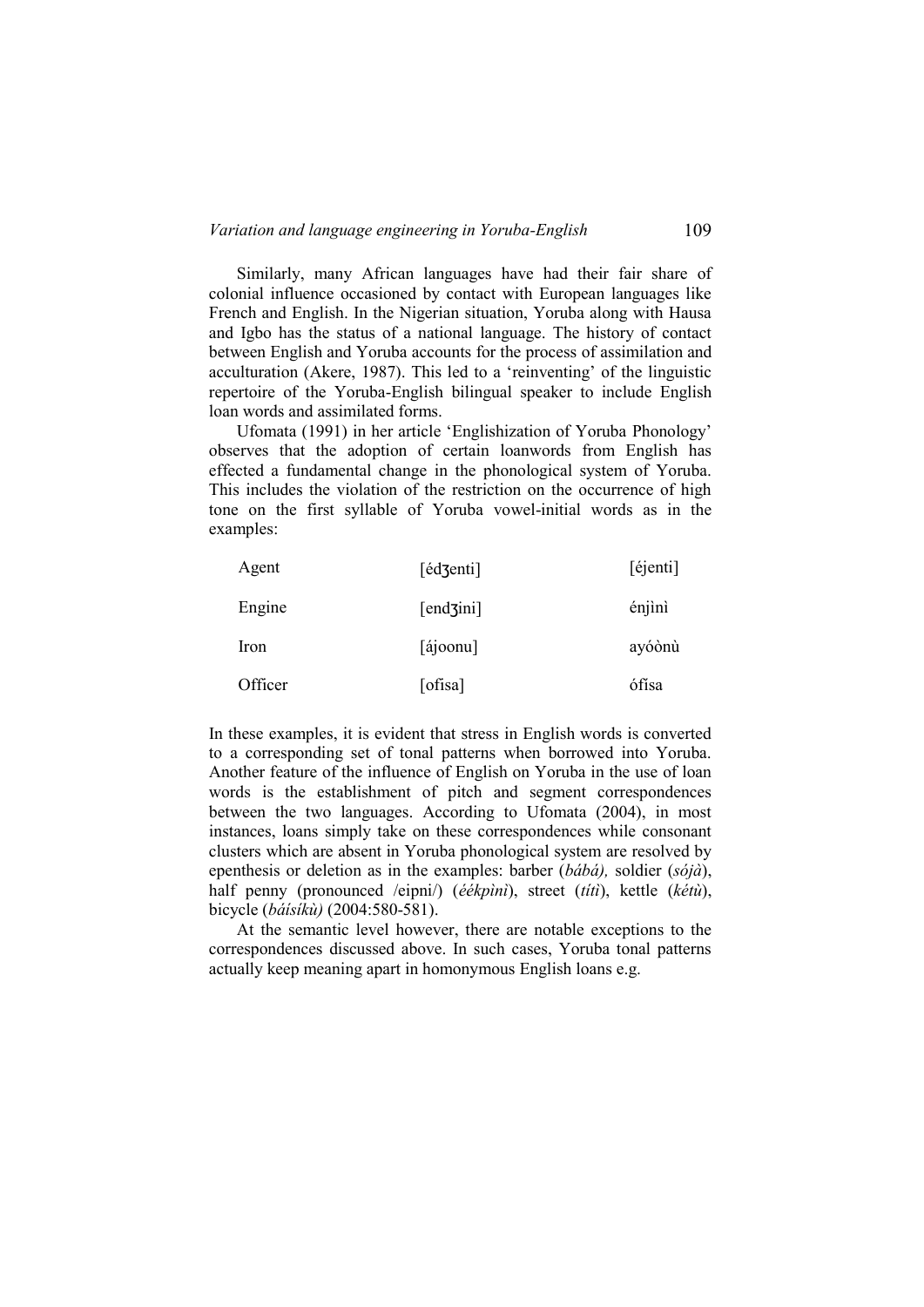| 'baby'   | [bèbí]  | pretty young lady       |
|----------|---------|-------------------------|
|          | [bébi]  | baby                    |
| 'cocoa'  | [kókò]  | cocoyam                 |
|          | [kòkó]  | cocoa                   |
| 'party'  | [pátì]  | political party         |
|          | [pati]  | party, social gathering |
| 'father' | [fádà]  | male parent             |
|          | [fadá]  | reverend father         |
| 'sister' | [sistà] | reverend sister         |
|          | [sistá] | older female            |

From the foregoing, it is shown that the connection between language variation and language engineering in bilingual situations is essentially a function of the socio-cultural context of language use. In this paper, we are concerned with the various ways in which the Yoruba English bilingual in the Lagos cosmopolitan setting explores the linguistic potentials of the two codes in the task of reinventing bilingual speech to accommodate contemporary nuances of everyday communication.

#### *2.0 Background*

Much has been written about the forms and functions of English and indigenous languages in Nigeria. Scholars from both literary and linguistic realms have expressed differing views about the status of indigenous Nigerian languages vis-à-vis the overwhelming influence of English (Osundare, 2004; Ufomata, 2004; Bamgbose, 2004). Against the background of this important linguistic principle of language equality, many scholars have lamented the hegemony of English which according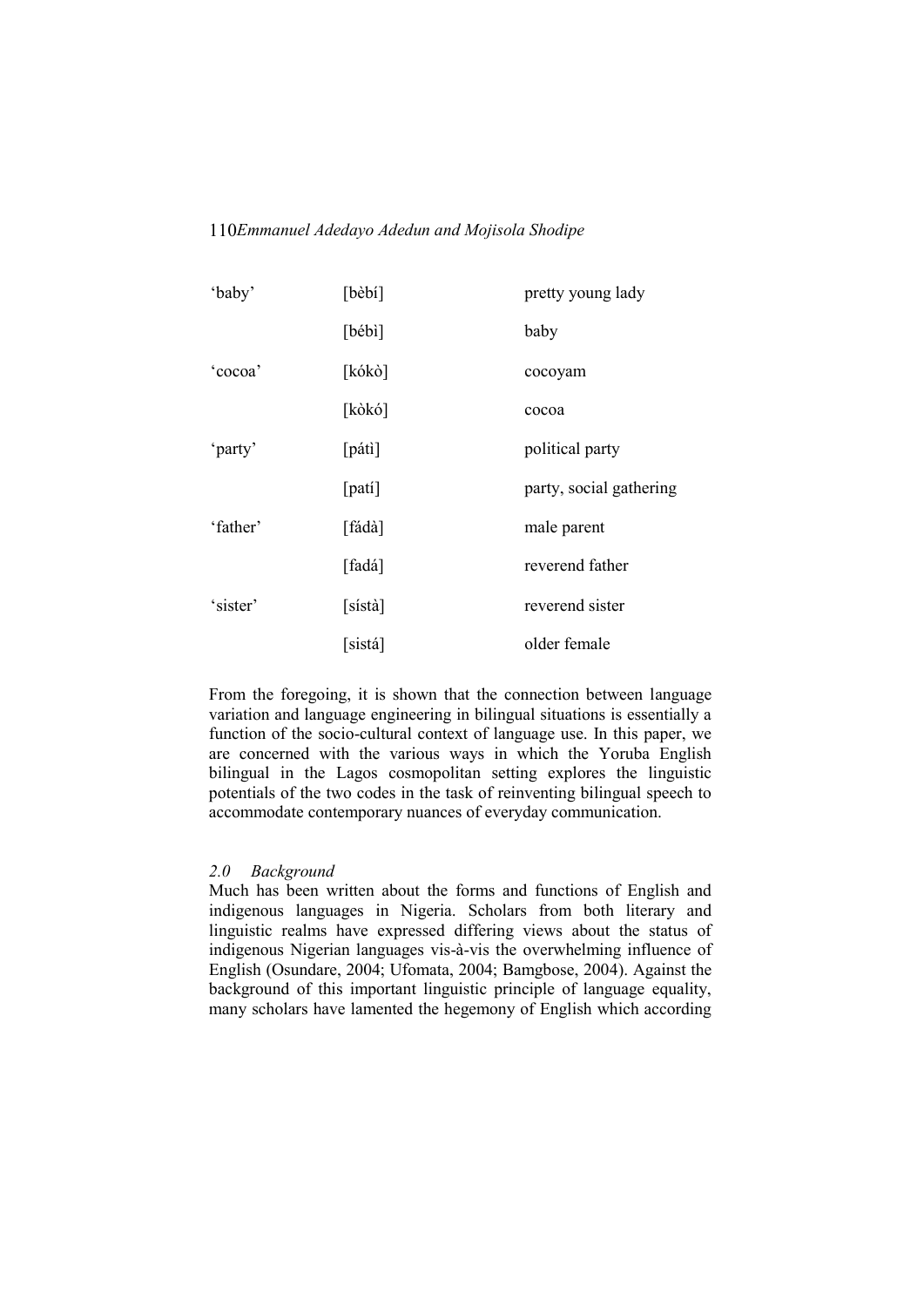to Bamgbose (2004) is characterized by, among other things, increased power and prestige of English at the expense of other languages; the spread and domination of Anglo-American culture and positive attitudes and preference for English at the expense of one's own language. Bamgbose (2004: 2) further explains that all languages cannot possibly possess equal status in view of differences in language function. He then poses the question: if all languages are equal, why are some languages used in a wider range or domain? According to Bamgbose, differential values may be assigned to languages depending on a combination of sociolinguistic and economic factors**.** In order to consider these differential functions our study of Yoruba-English bilingualism explores the relative facility of the two languages to use linguistic innovation to meet the demands of contemporary usage. In this regard, Bamgbose (ibid) posits that:

by concentrating on language structure and potentiality of language use, the linguist emphasizes language equality, while by concentrating on language function and language attitudes, the educationist and sociolinguist emphasizes language inequality. (2004:2)

Thus the situation in Nigeria (like many African countries which are former British colonies) is characterized by the retention of English as an official language and the language of post-primary education. While the indigenous languages are restricted to primary education and the cultural domain, Yoruba, alongside Igbo and Hausa, has the status of a national language as prescribed in the 1999 Constitution of the Federal Republic of Nigeria. Along with Igbo and Hausa, Yoruba is also prescribed in the National Policy on Education (1977) as a medium of instruction in primary schools and to be studied as a second language in junior secondary schools in Nigeria. The Yoruba language is the mother tongue of a substantial number of speakers in South West Nigeria and is also spoken outside Nigeria in places like Republic of Benin (where it has the status of a national language) and Togo. Moreover, the Yoruba language retains its presence in the oral literatures of Yoruba descendants now domiciled in Brazil, Cuba and parts of the West Indies, Trinidad and Tobago. In Nigeria, where a majority of speakers live, it is spoken mainly in Lagos, Ondo, Kwara, Ogun, Ekiti, Oyo and Osun states as well as in parts of Edo and Kogi states. According to the 2006 census, the population of Yoruba speakers within Nigeria was estimated at thirty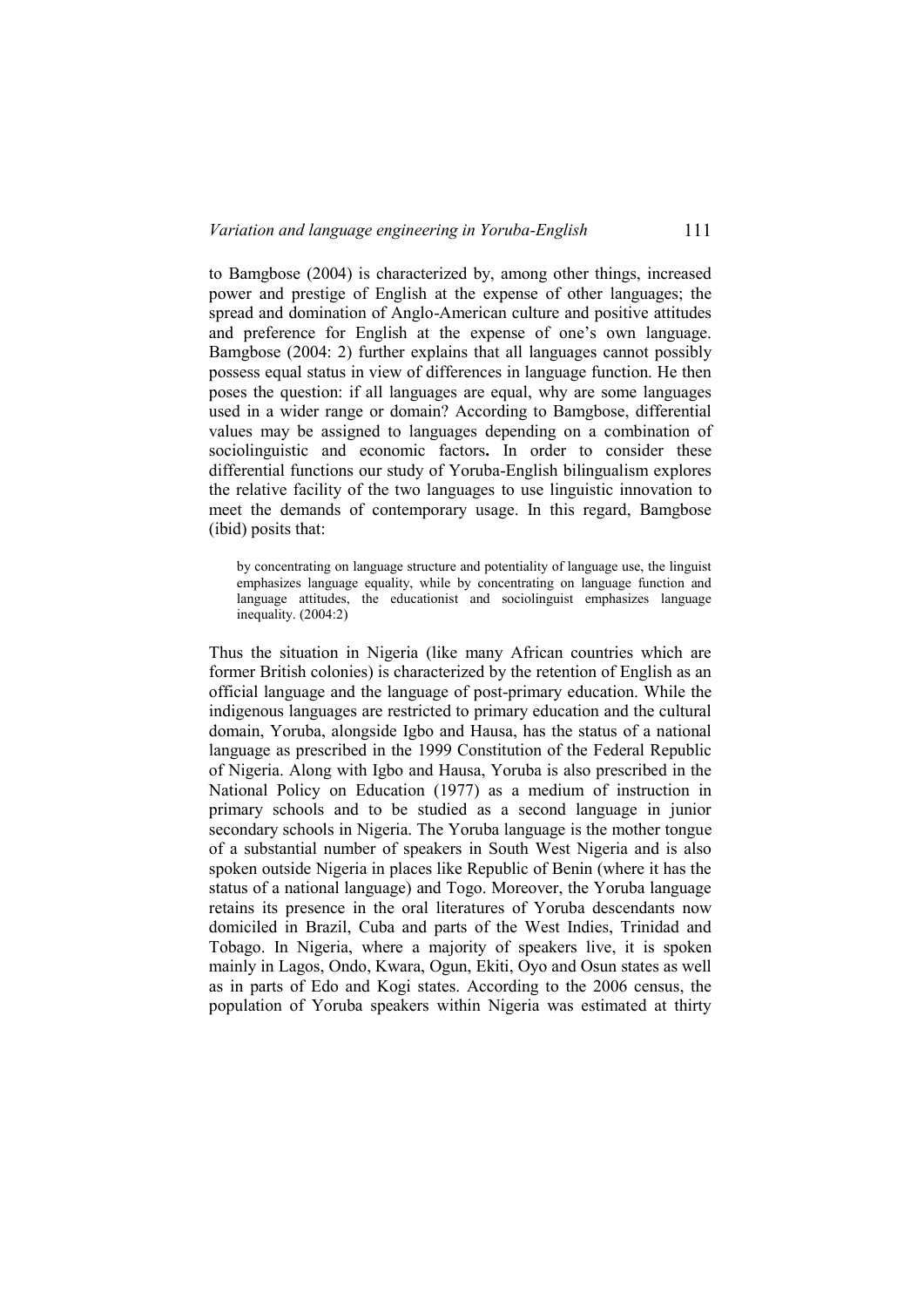million, close to one fifth of the population of Nigeria. The same 2006 census put the population of Hausa speakers at about fifty four thousand and the speakers of Igbo at about seventeen thousand.

It is pertinent to say at this juncture that despite the entrenched functions of English and its subsequent preeminence in Nigerian polity, the Yoruba language has had an interesting history of growth and literary development of instruction at all educational levels. Yoruba has been explored in rigorous academic research at the tertiary level. Literary works abound in Yoruba in the three genres of poetry, drama and prose while all the genres of oral literature have equally been documented in the language. Furthermore, the use of Yoruba language in publishing, journalism and broadcasting has been a major boost to indigenous communication in Nigeria and beyond. Presently, there are efforts towards the development of a Yoruba language based computer system.

Like English, the Yoruba language has however had a chequered history of development as a dynamic medium of communication. Babalola (1972) had observed that one of the major problems of Yoruba is that of expressing new items or ideas introduced into the language through other languages in contact situations such as English, French, Arabic and Hausa. He suggested the use of neologisms to solve this problem as in the examples of: minute (*ìséjú*), lesson (*èkó),* glass (*ife),* matches (*ìsáná),* pencil (*léèdì),* etc.

Yusuff (2008) however observes that it is part of the natural developmental process for the speakers of a language to devise means of expressing ideas and concepts which are alien to one's culture. He further notes that apart from deliberate efforts at lexical developments for formal use, the Yoruba language has the grammatical resources to create lexical items when faced with the challenge of innovativeness. Part of the dynamism of the Yoruba language is the shift from the original Oyo dialect base into what is now regarded as standard Yoruba (SY), the variety which is being presently used as a medium of instruction in schools, in literature and broadcasting.

According to Yusuff (ibid) SY is not a regional dialect but it is needed for harmony among the regional dialects. This variety can easily be described now as Common Yoruba (CY), that is, the spoken form which is moving away from the norms of Standard Yoruba. Common Yoruba is the variety being widely spoken in cosmopolitan settings like Lagos, Ibadan, Abeokuta where users possess native speaker intuitive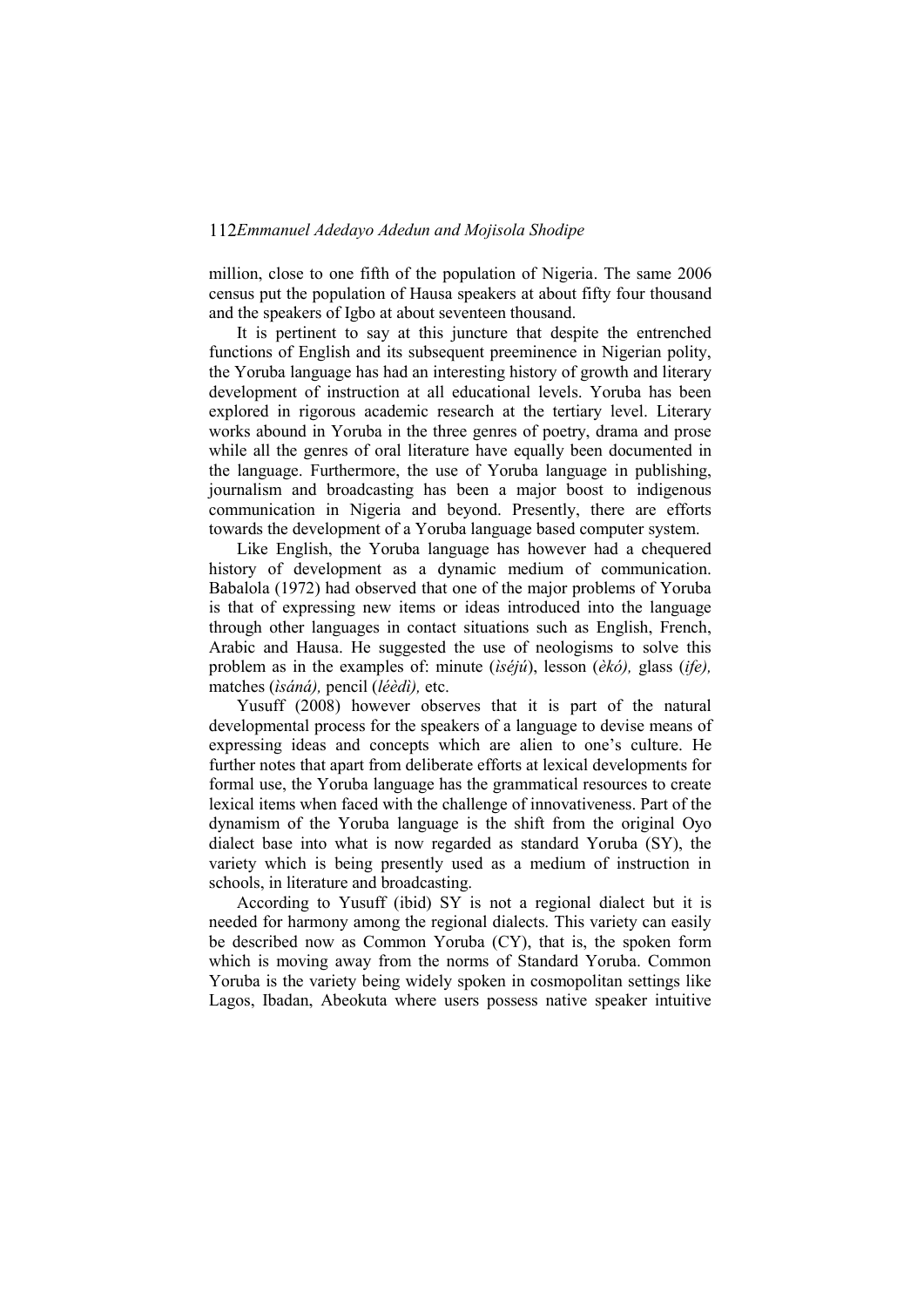knowledge of Yoruba and where linguistic challenges exist in everyday communication. Thus, Common Yoruba is widely spoken among students, artisans, teachers, broadcasters, writers, musicians, housewives, etc.

From the foregoing, it is evident that the urban variety (Common Yoruba) which operates alongside English (Standard English forms or Nigerian English variety) can be described as a variety of Yoruba which has the potential for being reinvented in contemporary usage. Moreover, the use of an urban variety of any language with its characteristic feature of marking the speaker as civilized or sophisticated and willing to embrace the dynamics of an evolving world, clearly places the Yoruba-English bilingual in Lagos as an innovative language user.

#### *3.0 Methodology*

The thrust of this study is the exploration of the linguistic resources at the disposal of the Yoruba-English bilingual and the various ways these resources are used to reinvent the two languages for the expression of contemporary dynamics of urban existence. In this regard, this study relies on a corpus of naturally occurring bilingual speech of Lagos city dwellers in different social settings. The speakers cut across all strata of society but are all united by the common trait of being Yoruba L1 and English L2 speakers with common history of acquisition of English at an early age. However, levels of proficiency in both languages vary based on level of education and length of exposure to both languages. Using the spontaneous interviews and the non-participant observation method, the researcher isolates forms (lexical, morphological or semantic) which exhibit the features of language engineering in the use of both Yoruba and English.

It has however been argued (Wolfson, 1976) that in the absolute sense, there is no such thing as natural speech such as the type obtained from tightly controlled structured interviews and the spontaneous interviews. Wolfson's argument is that the respondent is usually constrained to operate within the performance context of the questionanswer pattern of the interview format. Therefore, the respondent's responses in terms of content and style of delivery are considerably influenced by the cues given by the interviewer.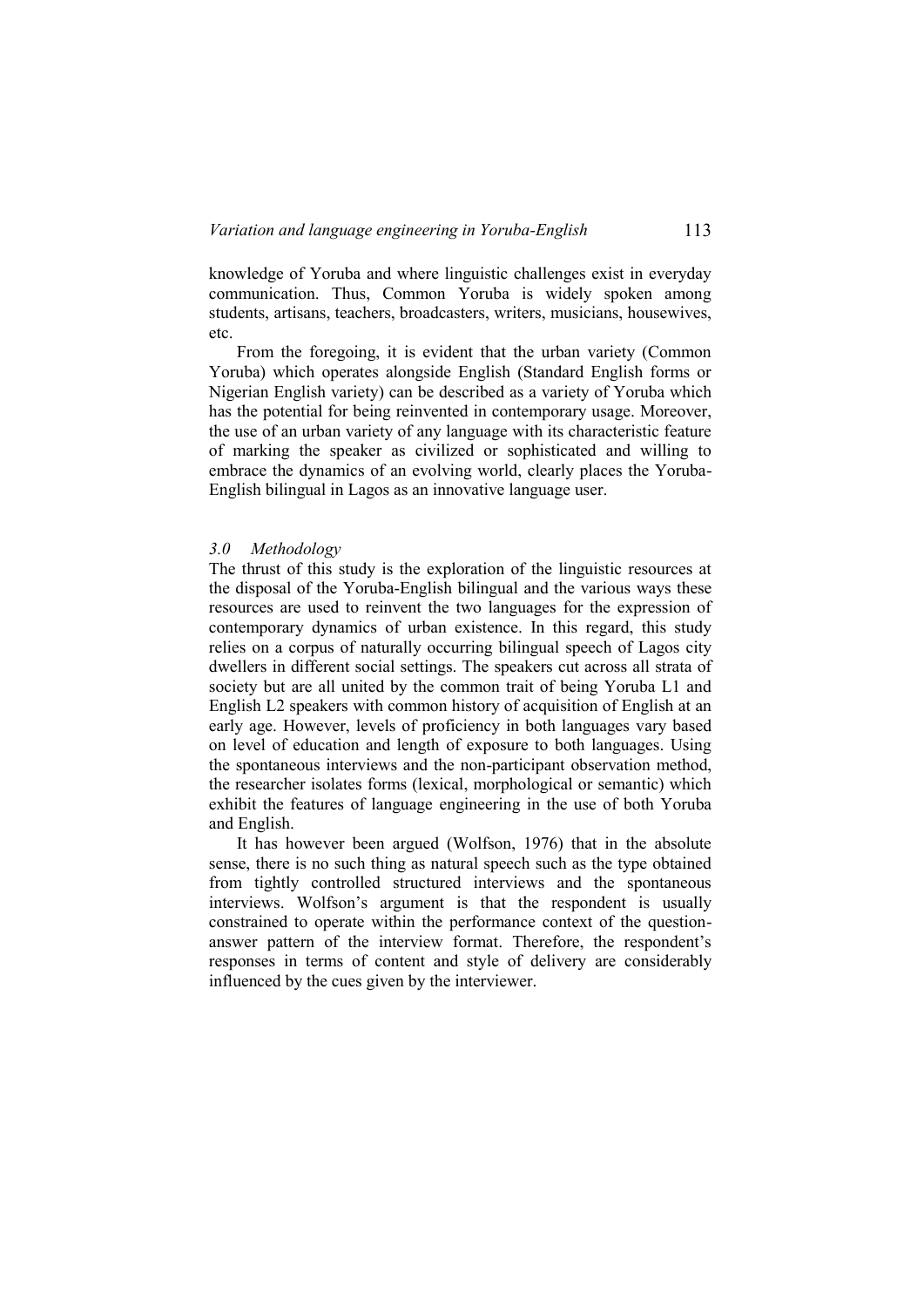Some scholars have also observed that Wolfson's position appears to take little cognizance of the great potency of the natural setting as a determinant of language or variety choice. In this kind of situation, emotions such as joy, fear, tension, anger or anxiety (which are normally exhibited in speech acts such as exclaiming and interjecting) are usually demonstrated in the more naturally occurring of the two codes or varieties in a speaker's repertoire. This kind of language use can be said to underlie not only patterns of codeswitching in bilingual speech, but also the choice of the elements used by the speaker.

#### *4.0 Conceptual Consideration*

The description of language, whether spoken or written, is the primary business of linguistics. Similarly, studies of language use in human societies belong in the realm of sociolinguistics. This paper explores the relationship between language variation and language engineering within the framework of bilingual behaviour in a non-native English environment. Our exploration of these areas also embraces the issue of code-switching and language change since bilingual behaviour, codeswitching and borrowing represent some of the crucial features of the sociolinguistic influences which promote language change worldwide.

By the term 'code-switching', we refer to any kind of discourse in which words originating in two different language systems are used sideby-side. Gumperz (1972, 1982) had described the phenomenon of codeswitching as 'the juxtaposition within the same speech exchange of passages of speech belonging to two grammatical systems or subsystems'. In the same vein, Li Wei (2003) describes bilingual codeswitching as the alternation of languages in the same interactional episode. Gafaranga and Torras (2002) however argue that the concept of code-switching has traditionally been understood to mean any occurrence of two languages within the same conversation. They further identify code-switching as a specific type of language alternation which they describe as 'interactional otherness', a term which refers to a kind of internally motivated deviance (that is, serving a specific interactional function) (Gafaranga and Torras 2002).

In contemporary sociolinguistic research however, perhaps the most dominant feature of the literature on the subject is the diversity of opinions about what constitutes an adequate definition of the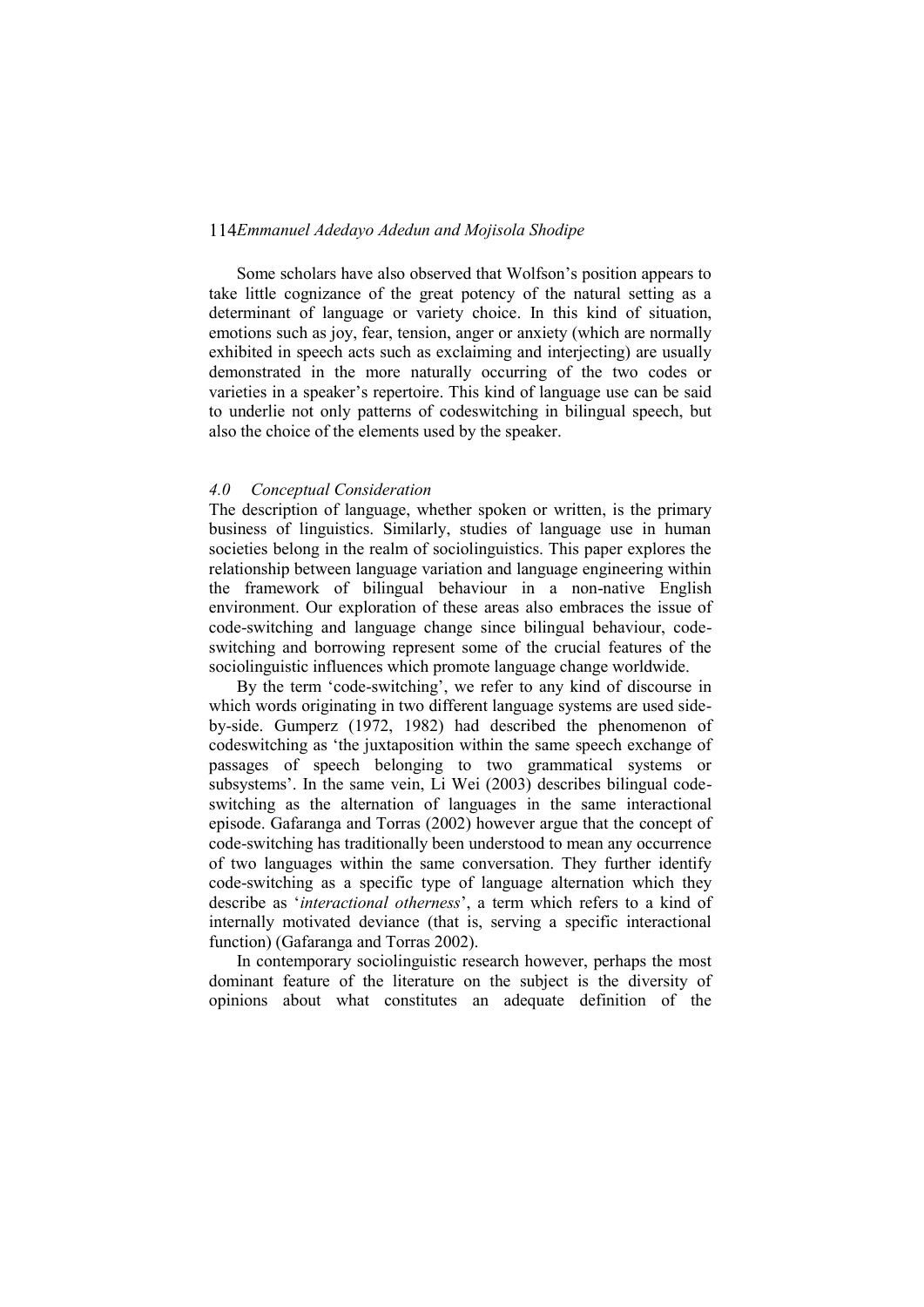phenomenon. While some linguists (cf. Myers-Scotton, 1993) consider the term 'code switching as being synonymous with 'language switching', others like Romaine (1989) insist on using the term in the same sense as Gumperz (ibid) initially used it. Poplack (1980) however defines code-switching not only in relation to discourse but as also being inclusive of the phenomenon of code-mixing. According to Poplack, ―code-switching refers to the mixing, by bilinguals, (or monolinguals) of two languages in discourse, often with no change of interlocutor or topic‖. While asserting that such mixing may take place at any level of linguistic structure, Poplack notes that considerable linguistic attention has however been focused on the occurrence of code-switching within the confines of a single sentence, constituent or even word. Similarly, other sociolinguistic scholars have defined code-switching as the alternative use of two languages at the word, phrase, clause or sentence level and have also called for a distinction among the different language phenomena. For instance, Auer (1984, 1991, 1998) distinguishes codealternation from what he refers to as the 'new code' and in turn distinguishes code-switching from transfer within the ambit of code alternation.

Among scholars who use the term code-switching to describe any instance of language alternation, there has been the need to establish its different types based on the dynamics of its usage. To this end, Gumperz (1982) identifies situational, metaphorical and conversational codeswitching while Myers-Scotton (1993) distinguishes between marked and unmarked code-switching. From a discourse perspective, Romaine (1989) also identifies tag-switching, inter-sentential code-switching and intra-sentential code-switching and states that all three types of codeswitching may be found within one and the same discourse.

These various perspectives underscore the fact that the diverse postulations of scholars on the appropriate definition of code-switching should be viewed beyond the realm of differing terminologies. These different views and categorizations of code-switching are actually based on different theoretical orientations and on different views about the notion of language and that of the code in social interactions. Gafaranga and Torras (2002) assert that these viewpoints reflect different epistemological orientations. To this end, they describe the views of Gumperz and Myers-Scotton as 'identity-related explanation' since they are interested in the social values of language and the social motivations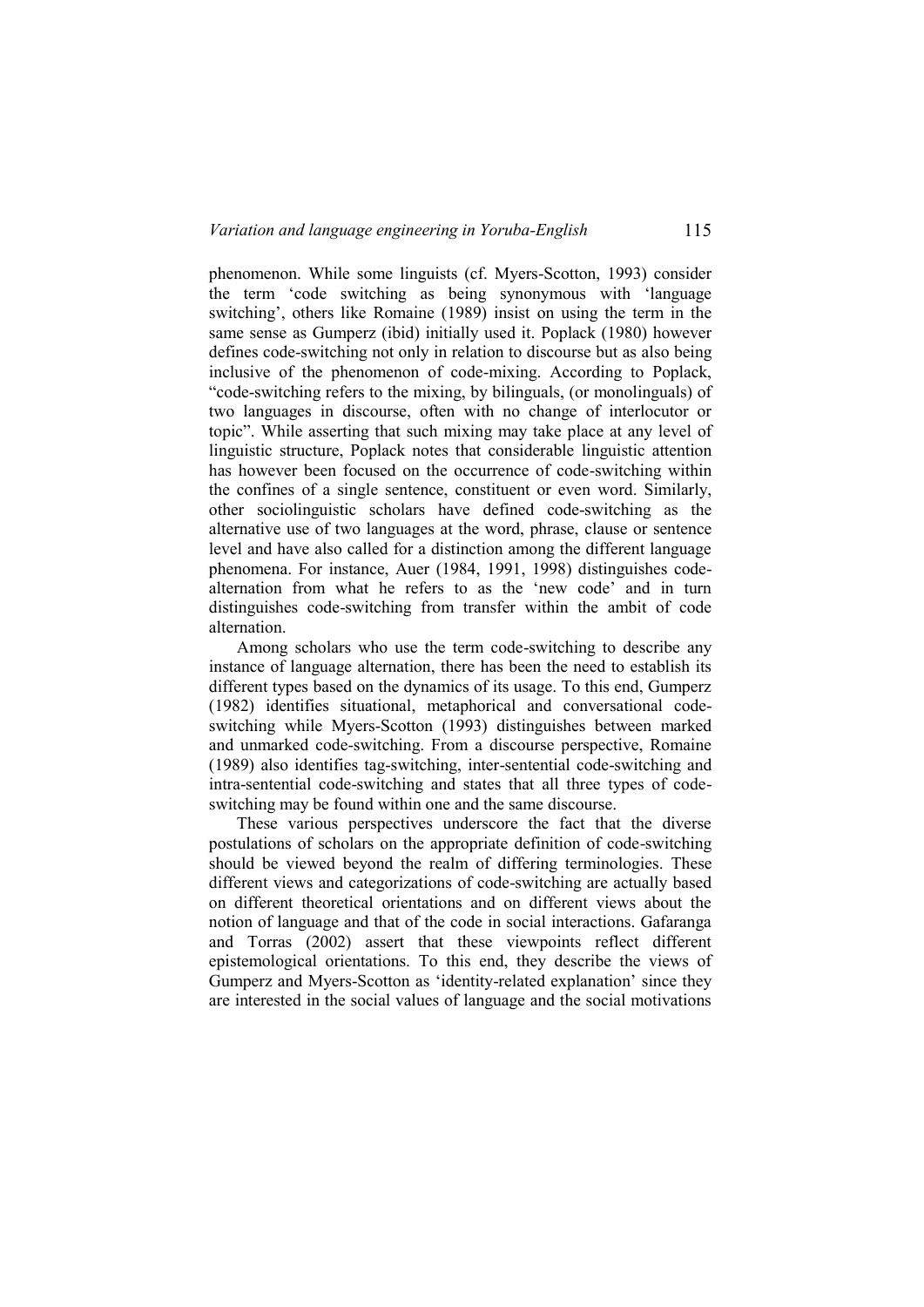for code-switching, respectively. Auer's view on the other hand represents what is described as a sequential perspective, a viewpoint which is based on Auer's conversation analysis approach to the subject.

At this point, it is worth noting that linguists have observed some note-worthy situations in the social interactions of bilinguals worldwide. It is quite possible for instance, to find that social interaction among bilinguals may not always be conducted in two languages. In fact, many researchers have observed that talk among bilinguals may be conducted in one language only. This has been variously described as *preference for same* l*anguage talk* (Auer, 1984) and as the preference *for same medium talk* (Gafaranga and Torras, 2002). When this occurs, the interaction is usually not considered worthy of notable accounting. Rather, it is seen as the norm among both monolinguals and bilinguals. This has been referred to as the *monolingual bias* (Gafaranga and Torras, 2002) which has been accounted for in terms of the *monolingual medium*.

The second situation which has been observed involves cases where bilinguals use both of their languages without any obvious motivation (Labov, 1972). This differs from monolingual language use in the sense that it is usually noticed by both researchers and community. Linguists commonly refer to this practice as 'a new code' (Auer, 1984), as ‗codemixing' and more technically as ‗unmarked codeswitching' (Myers-Scotton, 1993). This kind of talk has also been recognised by members of speech communities as a 'stable' practice (Garfinkel, 1972) and thus speakers have been known to assign labels like Spanglish, Chinglish, Franglais and Yorubanglish to such speech patterns as a recognition of the specific nature of these different types of language alternation. This takes us back to the issue of the monolingual bias as the underlying factor for speakers' recognition of language alternation. The phenomenon of language 'switching' or 'mixing' is noticed because it is generally assumed that the norm is to speak in only one language. In this regard, Auer notes:

Our exploration of bilingual behavior in this paper also embraces the issue of code-switching and language change. It has been observed that bilingual behaviour, code-switching and borrowing represent some of the

<sup>….</sup>In many bilingual communities, there is a preference for same language talk, codeswitching runs counter to this preference which of course only heightens its signalling value … (1991: 28-29)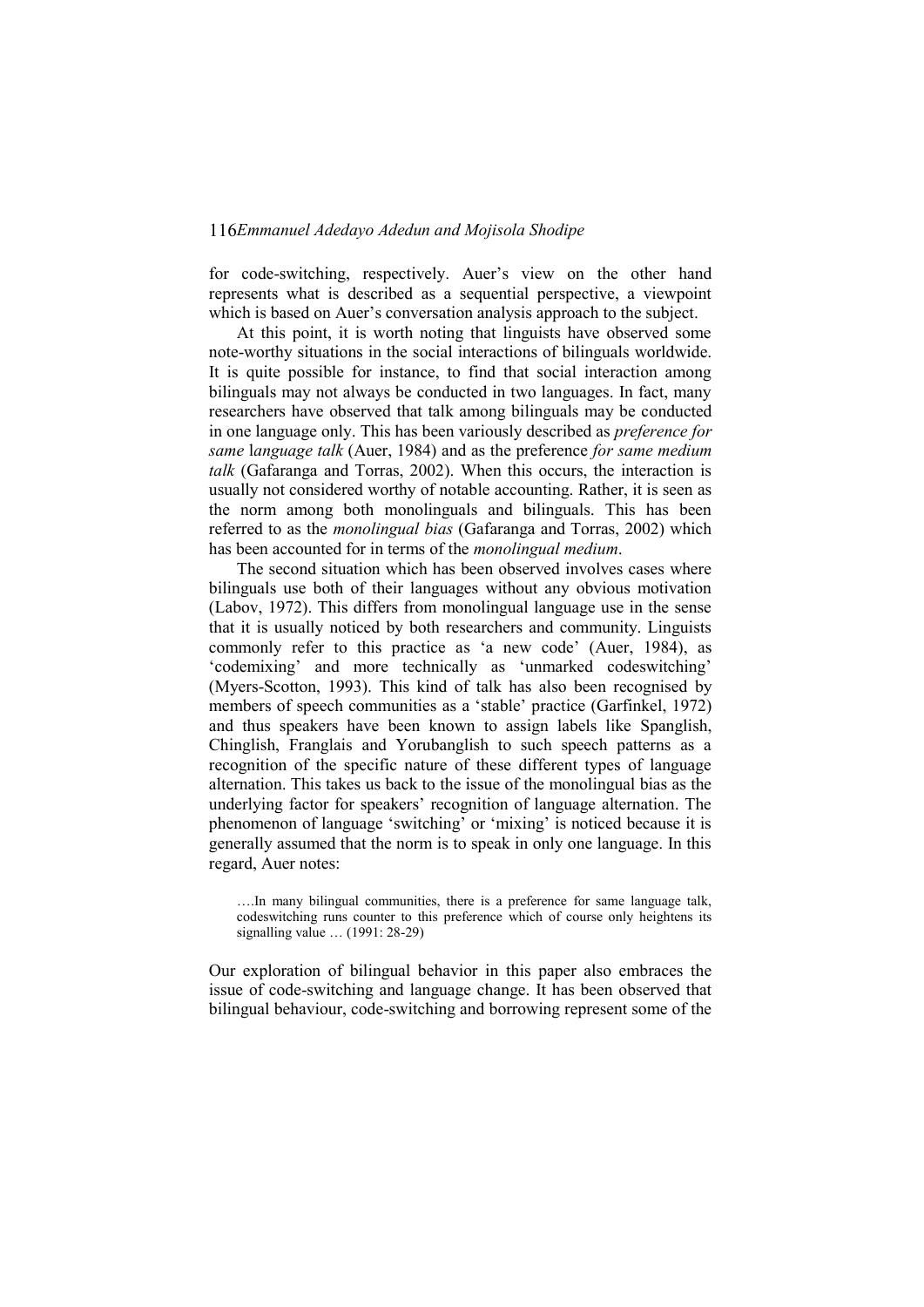crucial features of the sociolinguistic influences which promote language change worldwide. Backus (1996: 27) defines 'language change' as ‗contact-induced structural change'. In other words, changes in the structure of a language as a result of language contact. One of the major structural changes in contact situations can be observed in word order. Thus it operates on the hypothesis that word order change in bilingual situations is caused by frequent code-switching (Backus 2005) as in the example:

| A. | L<br>NP                        | saw            | that<br>verb det        | tall<br>Adj | man<br>noun | yesterday<br>Adv |
|----|--------------------------------|----------------|-------------------------|-------------|-------------|------------------|
|    | Yoruba-English code-switching: |                |                         |             |             |                  |
|    | Mo                             | rí             | man                     | gíga        | yen         | lánàá            |
|    | $\left( \Gamma \right)$        | saw            | man                     | tall        |             | that yesterday)  |
|    | NP                             | verb           | noun                    | Adj         | det         | Adv              |
| В. | He                             | wore           | a                       | red         | outfit      |                  |
|    | NP                             | verb           | det                     | Adj         | noun        |                  |
|    | Yoruba-English Code-switching: |                |                         |             |             |                  |
|    | O                              | W <sub>O</sub> | aso                     | <u>red</u>  |             |                  |
|    | NP                             | verb           | noun                    | Adj         |             |                  |
|    | He                             | wore outfit    |                         | red         |             |                  |
| C. | We                             |                | saw thirty people there |             |             |                  |
|    | NP                             | verb           | det                     | noun        | Adj.        |                  |
|    | Yoruba-English Code-switching  |                |                         |             |             |                  |
|    | A                              | rí             | èèyàn thirty            |             | níbè        |                  |
|    | NP                             | verb           | det                     | noun        | Adj         |                  |
|    | We                             |                | saw people thirty       |             | there       |                  |

However, some linguists believe that formal changes in a language can be stated at various levels of abstraction. Backus (ibid) thus argues that it is rather imprecise to say that "word order" has changed in a given language. We do not know for instance whether it is "basic word order" (cf. Whaley 1997) that has changed or word order in a specific construction, such as topicalization or the change from declarative to interrogative. Therefore, before accepting a form as 'new', it is necessary to show that it was not part of the language all along. According to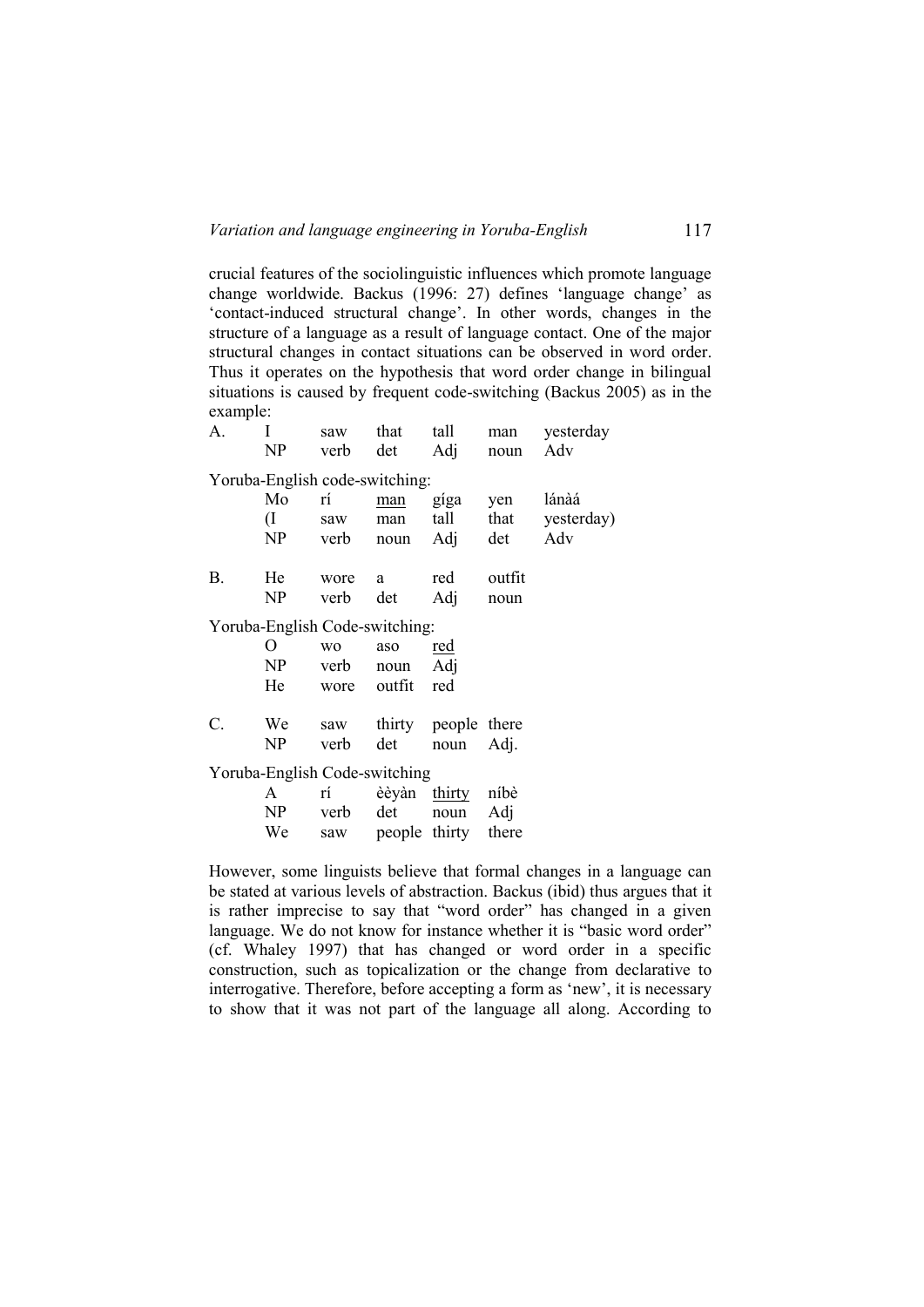Backus, the clearest evidence of this of course would be the absence of the feature in the pre-contact variety, but this type of evidence is not always easy to obtain in syntax. Moreover, Nettle and Romaine (2000) observe that many languages which are currently heavily dominated by another language (such as Yoruba) do not have monolingual speakers anymore who can act as a yardstick, while pre-contact records have often disappeared or are non existent.

Many scholars have noted that all theories of language change are skeptical about what can be achieved by way of predicting the future of languages (Croft 2000, Weinreich 1953). To this end, Matras (2000) poses the question: "how predictable is contact-induced change in grammar? Matras' answer is that one can predict for certain subsystems of grammar what course change will take, or at least make ‗an intelligent guess'. Johanson (2002) however argues that the idea of looking for causes of language change has its pitfalls chiefly because causation of language contact takes place at various levels and many factors interact. Thus, while some description of change address structural factors (e.g. gaps in the system), others address the type or mechanisms of the change (e.g. reanalysis), yet others the social context in which the change arose (e.g. language contact or desire for upward mobility).

Backus (ibid) further observes that a relevant consideration in this regard is the distinction between ultimate and proximate causes. Ultimate causes of language change are likely to be socio-cultural (Kontra, 2001; Thomason and Kaufman, 1988) while proximate causes include cognitive, attitudinal, motivational and probably, purely structural factors.

Similarly, Thomason and Kaufman (1988) make a distinction between 'predictors' (social and linguistic factors that drive change), ‗mechanisms' (the processes through which change is effected) and ‗results' (the visible effects on the changing language. Backus (ibid) observes however that the distinction between predictors and mechanisms though useful, is not always easy to make.

In view of all the factors involved, it is evident why it is difficult to arrive at a generally accepted theory. In addition to this there is the issue of whether contact induced change should be separated from a general theory of change, mainly because bilingualism is one of the more important social factors promoting change and internal and external factors often conspire in this type of change.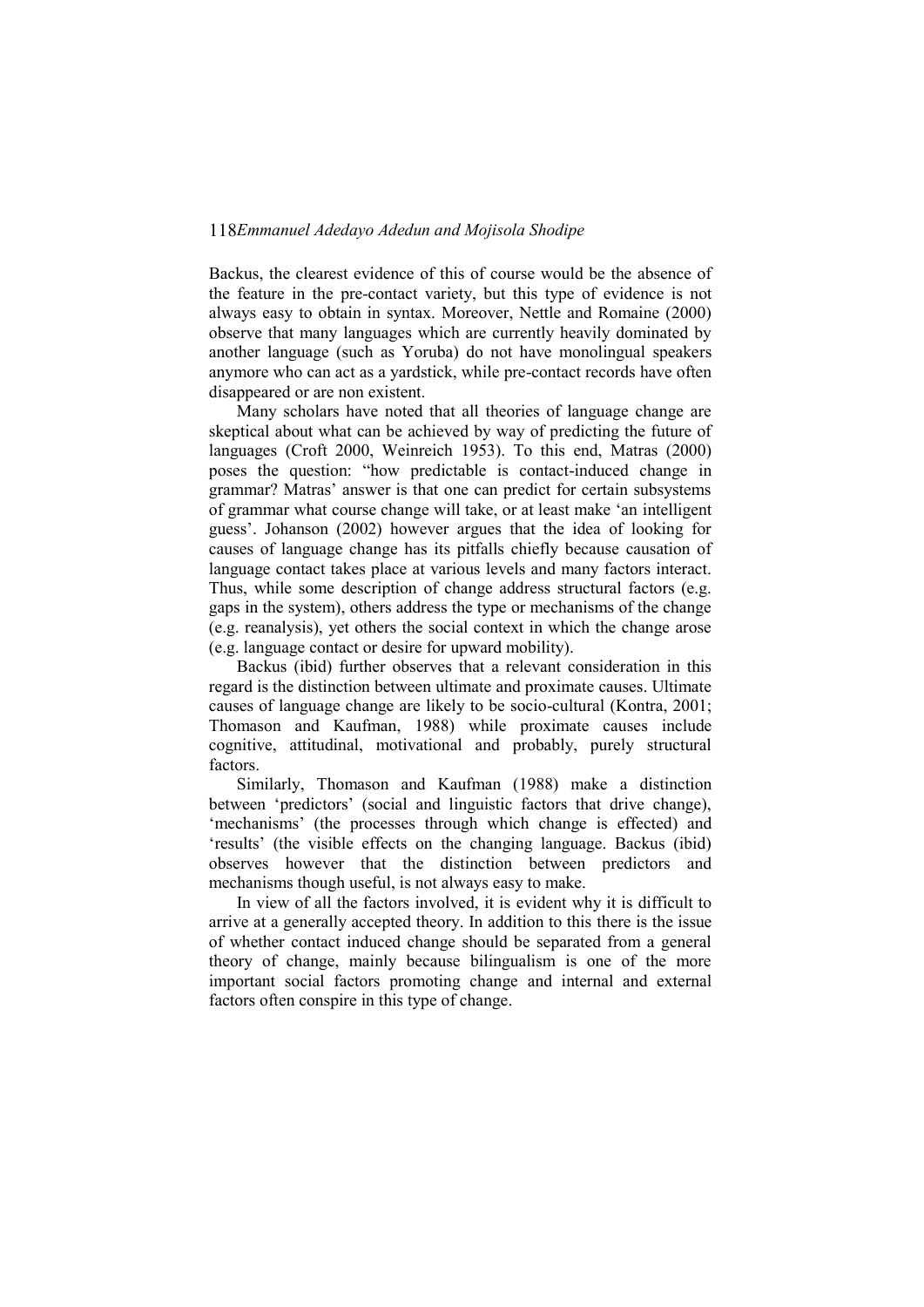Furthermore, Backus (ibid) notes that in addition to direct importation (borrowing), there is also indirect change induced by the circumstances of contact, but this does not involve actual borrowing. Indirect changes are especially likely to involve a combination of internal and external causes (Romaine 1989; Thomason 2001).

*5.0 Features of language engineering in Yoruba English codeswitching*

# *5.1 Lexical*

The Yoruba-English bilingual situation in cosmopolitan Lagos represents the kind of speech where speakers alternatively use Yoruba and English words or phrases for a variety of reasons. This kind of linguistic ability may not incessantly be available to speakers with less proficiency in both languages. At the lexical level, the Yoruba English bilinguals adapt their urban speech for the achievement of the following:

## 1. **Personal identity**

Personal or individual identity implies identification of the self within the large space of the society, at specific period and within groups to which people belong. This is most exemplified in the personal naming system whereby these bilinguals reinvent themselves through the prevalence of code-mixed personal names, a trend which cuts across age and gender divides. For instance, people are generally identified by the use of a Yoruba first name followed by an English appellation which indicates professional or occupational identification. Thus the common sociolinguistic pattern of personal naming in this community values names like: *Ibrahim Casket, Taiye Vegetable, Sule Mandilas, Wale Teacher, Musibau Escort, Shamsideen Developer, Azeez Councillor, Musiliu Coach, Tunde Parking, Nurudeen Sergeant, Fausat Cellular, Kunle Entertainment.*

Apart from indicating an acknowledgement of the prestige norms associated with English as an international language, this naming pattern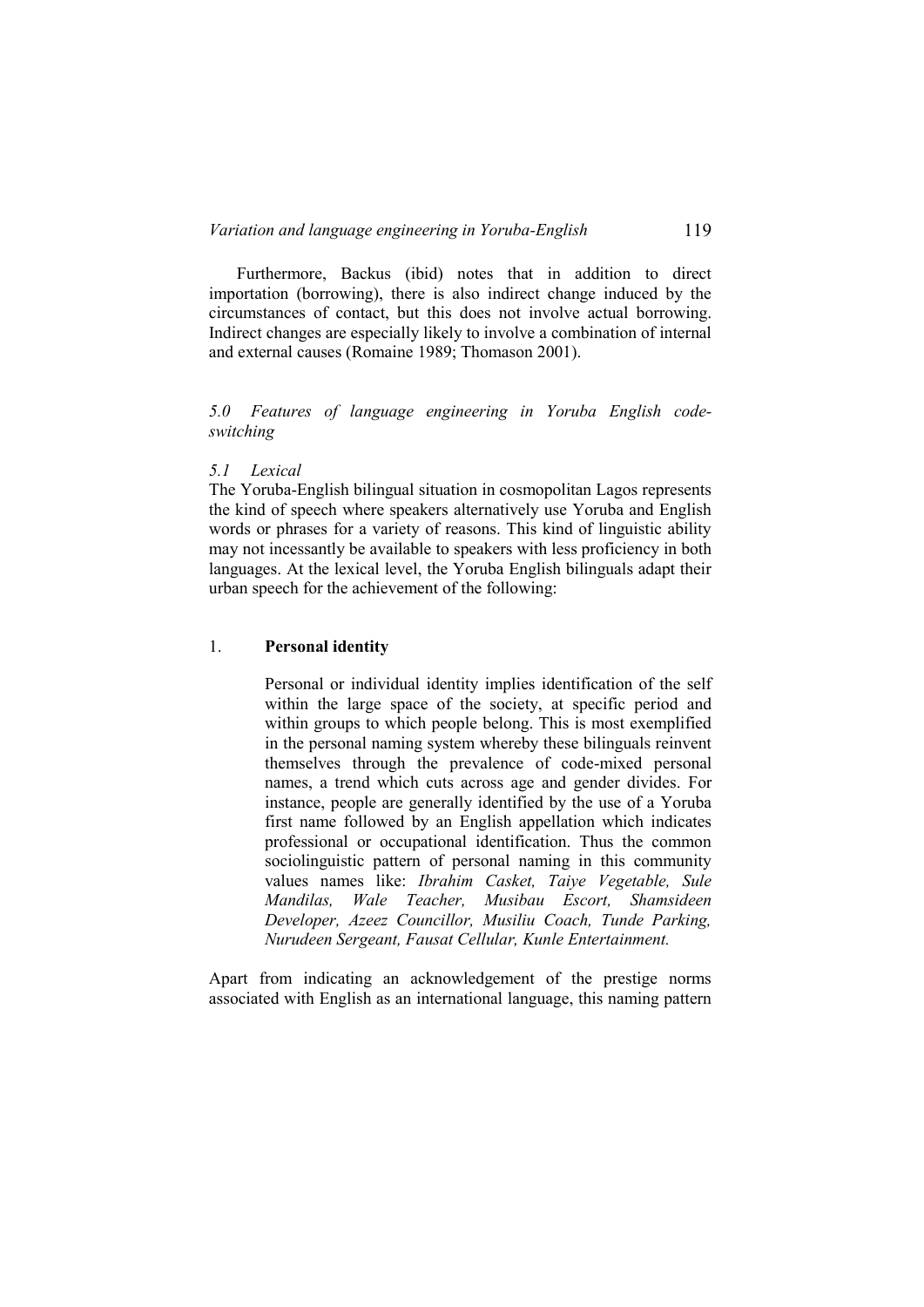captures the ways of life of speakers in terms of their specific preoccupations. Thus, the code-mixed names capture the essence of contemporary usage where speakers attempt to attach some level of prestige or sophistication for themselves through personal naming.

However, some code-mixed names also serve different functions for the users. Certain members of the community come to have certain names or nomenclatures attached to them by others by virtue of their individual personal traits, behaviour or idiosyncracies, whether positive or negative. Such distinctive personal traits are usually embedded in the English component of these bilingual names. They include:

*Gbolahan Computer*: a smart person, a cunning smooth operator who always seems to have everything figured out (like a computer).

*Tunde Banana*: a slippery, deceitful person. (slippery as a banana peel)

*Mustapha Emotion*: a gentle, lovable and genial person.

*Bisi Dollar*: a high flying society lady who travels abroad frequently for business and is well-known for her penchant for spending foreign currency. (e.g. dollars)

*Fatai Always*: a man who is ever so resourceful and willing to explore any means to make money.

Names such as these operate on the principle of social acceptance or rejection, approval or disapproval as the case may be. But implicit in all these is the fact that the naming system provides insights into individual character in relation to the social norms of a specific period and in some cases, neighbourhood dynamics. The practice of identifying people by catchy, trendy or symbolic names also includes the prevalence of nicknames. These include:

a. Relexicalised versions of personal names such as: *Rosco* for Rasaq, *Owoblow* for Owolabi, *China* for Shina and *Murphy* for Mufutau.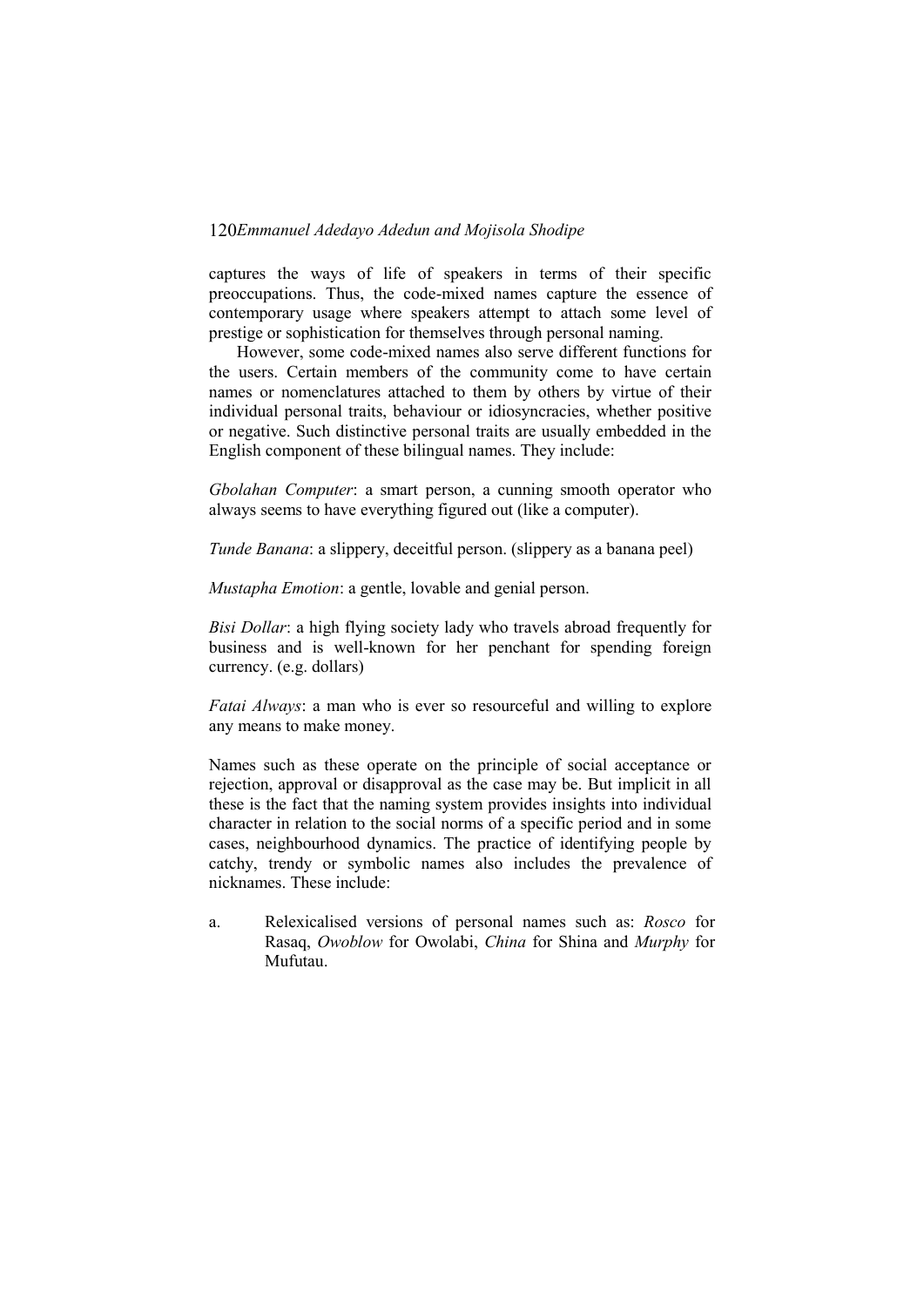- b. Initializations such as: *I.D.* for Idowu, *R.S.K* for Rasaq, *S.K* or *Eskay* for Sikiru, *B.G* for Bode George, *T.J.* or *Tee Jay* for Tajudeen.
- c. Acronymisations e.g. Samuel Adewale Maja (SAM), Ganiyu Olawale Solomon (GOS), Femi Akintunde Johnson (FAJ), Bushura Alebiosu (BUSH) etc.
- d. Clipping: This involves using the shortened forms of personal names as in the examples of FASH for Fashola, KUSH for Kushimo, LAI for Olayiwola and TOKS for Tokunbo.

Generally, these coinages serve many communicative functions which include the quest for social identification, group solidarity or the need to disguise one's identity. They represent the various ways in which individuals and social identities are mediated by bilingual behaviour.

# 2. **Group Identity**

Language features and the various identities they portray generally imply a boundary function. The peculiar sociolinguistic structure of the Lagos speech community means that individuals find their relevance in group identity. This means that people perceive themselves and are perceived by others as more relevant individually when they are also recognized as part of a group. Therefore everyone strives to be defined within a group structure. The bilingual communal norm is thus also reflected in the naming of social groups to indicate sophistication and a willingness to follow the trend of contemporary usage. Thus, we have the preference for Yoruba-English group names against monolingual Yoruba or monolingual English names as in the examples: *Ricca Gents, Inabiri Ladies, Waka Club, The Great Offin Gents, Balogun Yuppies, Fila Connection, New Generationext of Olowogbowo, Upper Olowogbowo Gents, etc.* Some group names are however retained in English but with phonological and/or orthographic modifications as in the examples: *Sunday Skool* for Sunday School, *Faya One* for Fire I.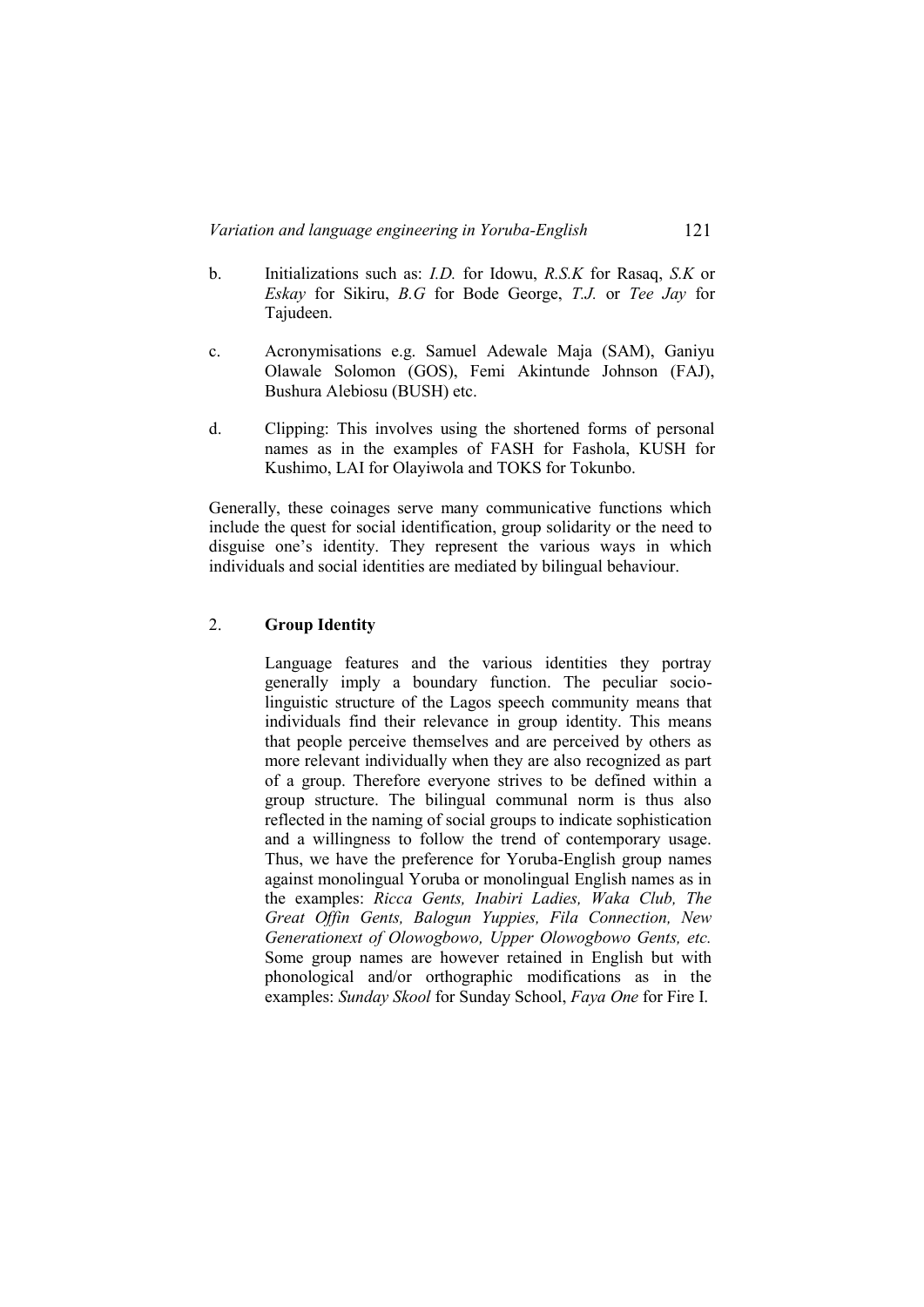### *5.2 Semantic*

At the semantic level of usage, the Yoruba-English bilinguals of Urban Lagos attempt to reengineer their speech with the following strategies:

### *5.21. Devernacularisation*

This involves the use of lexical items in code-switching discourses in forms which deviate from their original meaning and usage in the indigenous Yoruba language. Devernacularisation in this case is a strong indicator of generational variations in bilingual behaviour whereby the members of the younger generation exhibit a preference for inventive, creative usages while the older generation prefers more conservative usages. Thus, devernacularisation represents a feature of outer marking (Mdiase Tham, 1990) or in-group marker for youths. It takes the form of a restricted code or in-group slang which is used to exclude others not considered members of the group. For example, Yoruba words like "isu" (yam) and 'eran' (meat) are devernacularised when used as pseudonyms for money in expressions like:

(i) Awon *boys* yen se isu *seriously* ni *council.*

### **literal translation:**

(Those boys make yam seriously in the council)

## **Meaning**:

Those boys are making a lot of money in the council.

(ii) A ni ki *leader* ya eran fun awon *party members*.

#### **literal translation:**

(We asked the leader to cut some meat for party members)

## **Meaning**:

We asked the leader to give money to the party members.

Such expressions however retain their original meaning and usage in the speech of the older generation of Yoruba-English bilinguals—e.g.

Awon *boys* yen ri owo l'eni. (Those boys made money today)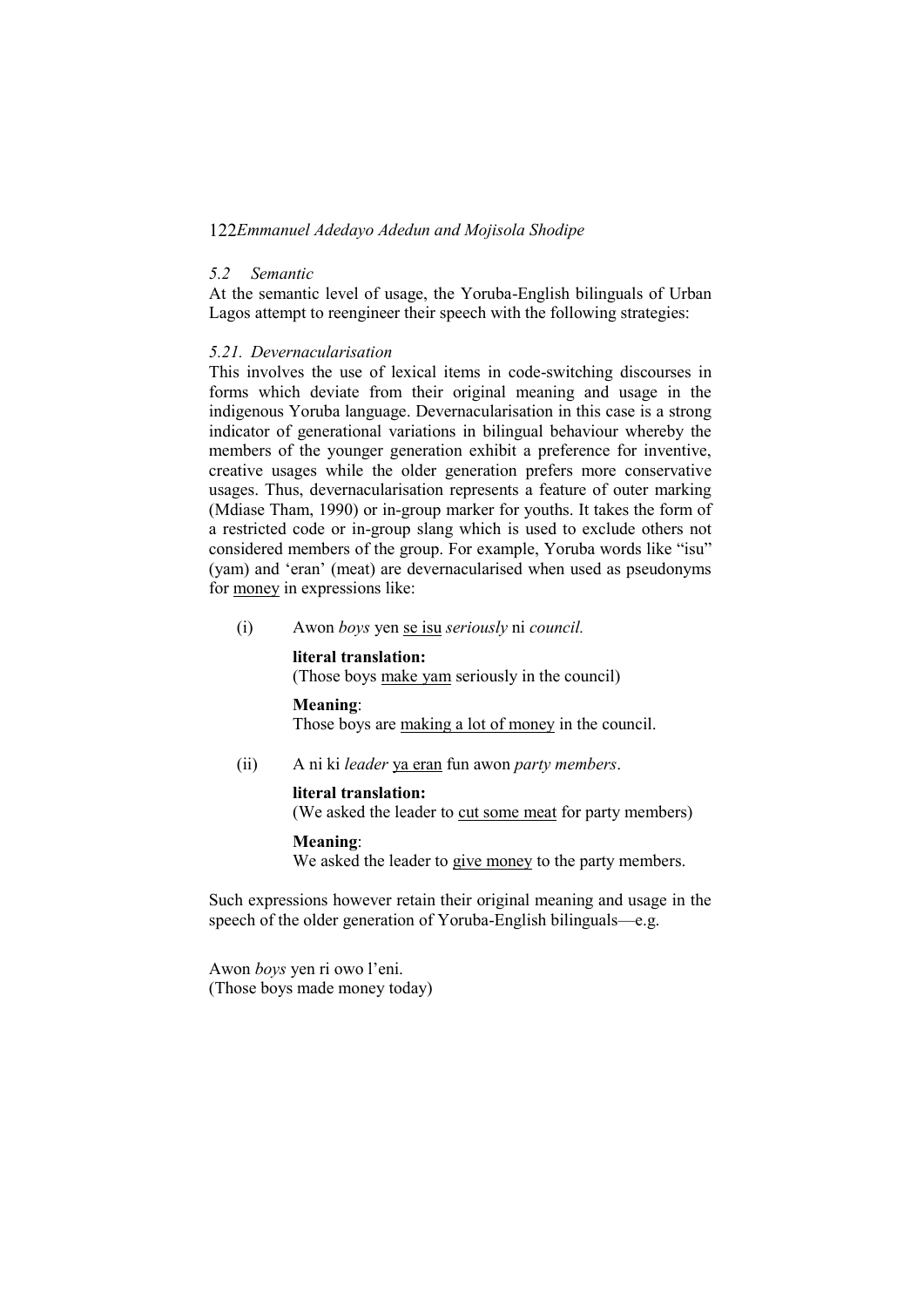A ni ki *leader* gbe owo fun *party members*. (We asked the leader to give money to the party members).

Other examples of devernacularised usages in the bilingual speech of youths include the following:

### **Example 1:**

**Ojà<sup>1</sup>** : (Youth: hard drugs)

Ó gbé ojà lo si London ni wón bá mu ni airport.

(He/she travelled to London with hard drugs and was arrested at the airport).

**Ojà<sup>1</sup>** : (adults: merchandise /goods)

Ó gbé ojà lo si London ni wón bá mu ni airport.

(He/she took some merchandise/goods to London and was arrested at the airport)

**Ojà<sup>2</sup>** : youths: (illicit business)

a. Sé ojà wà l'énìí?

Translation: Is there any (illicit) business today?

b. A ń lo sí ojà.

Translation: We are about to engage in some illicit business.

**Oja<sup>2</sup>** : Adults (market place)

a. Sé ojà wà l'énìí?

Translation: Is the market open today?

b. A ń lo sí ojà

Translation: We are going to the market.

# **Example 2:**

**Èjìré:** Youths (police officers)

e.g. Awon èjìré ti wá *arrest* è.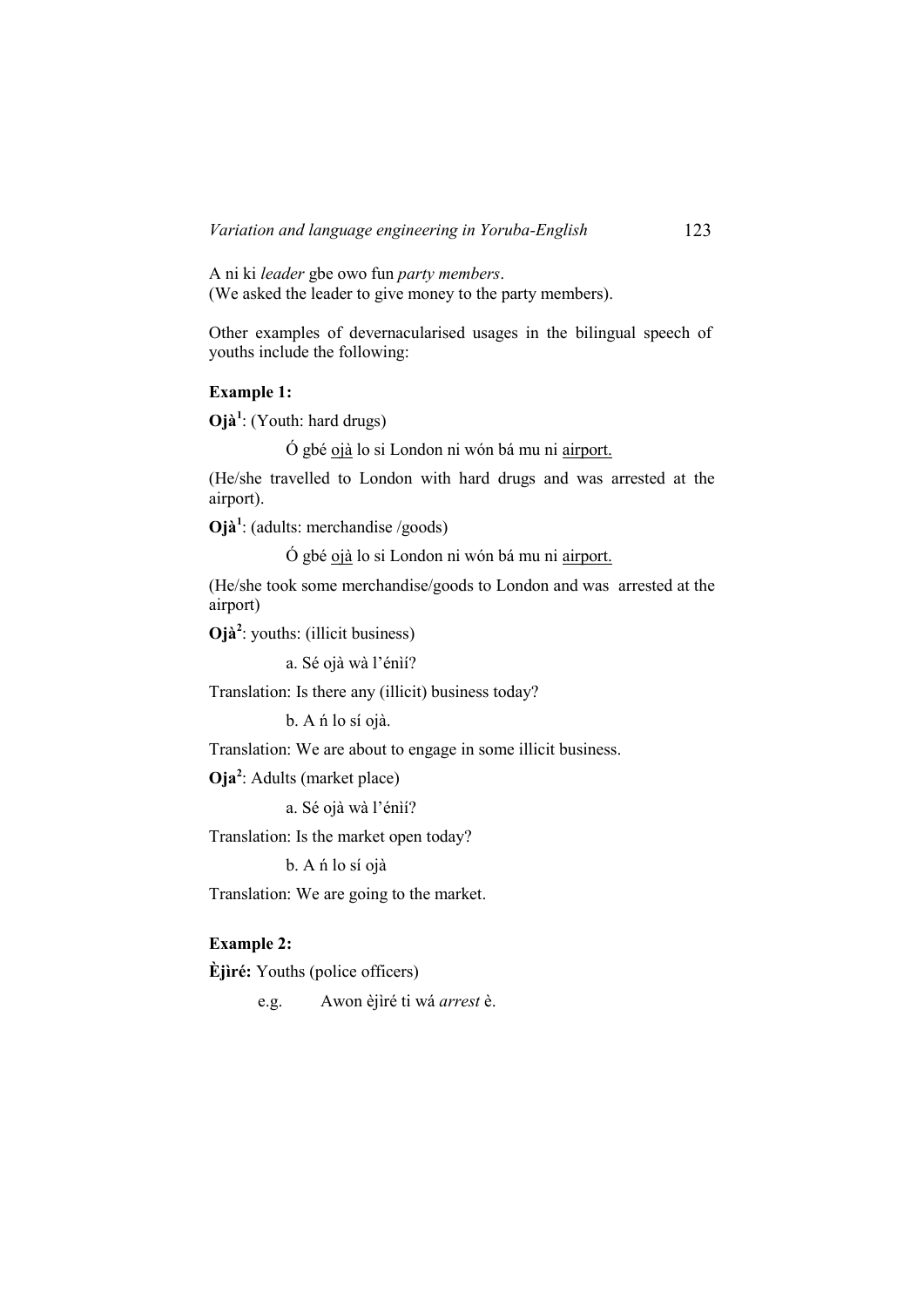**Meaning**: He/she was arrested by the police.

Ejire: Adults (twins)

Awon èjìré ti wá *arrest* è.

**Meaning**: He/she was arrested by the twins.

## **Example 3:**

**Iná**: youths (chaos, trouble)

A ma sí iná fún àwon *people* yen.

**Meaning:** We shall open fire on those people.

**Iná**: Adults (fire/fireplace)

A ma sí iná fún àwon *people* yen.

**Meaning:** We shall switch on the light (electricity) for those people.

#### *5.2.2. Relexification*

This occurs when youths jettison original usages and replace them with new expressions in relexified form. This represents a form of divergence from adult speech which is usually a reflection of community norms. Like devernacularisation, the use of relexification in the bilingual speech of younger people serves as an in-group marker and is motivated by factors like secrecy, group solidarity, self protection and peer influence. It occurs in either of the two codes. e.g.

#### **Yoruba English Relexified form**

| 'put out fire'<br>i. àdá<br>cutlass<br>pa'na: |  |
|-----------------------------------------------|--|
|-----------------------------------------------|--|

e.g. Won kan ni *slight disagreement*, l'o ba yo pa'na.

They just had a slight disagreement and he wielded a cutlass!

ii. fóònù : phone aago: bell

e.g. O lè gbá mi l'áago l'ójó *Monday.*

You can give me a ring (call) on Monday.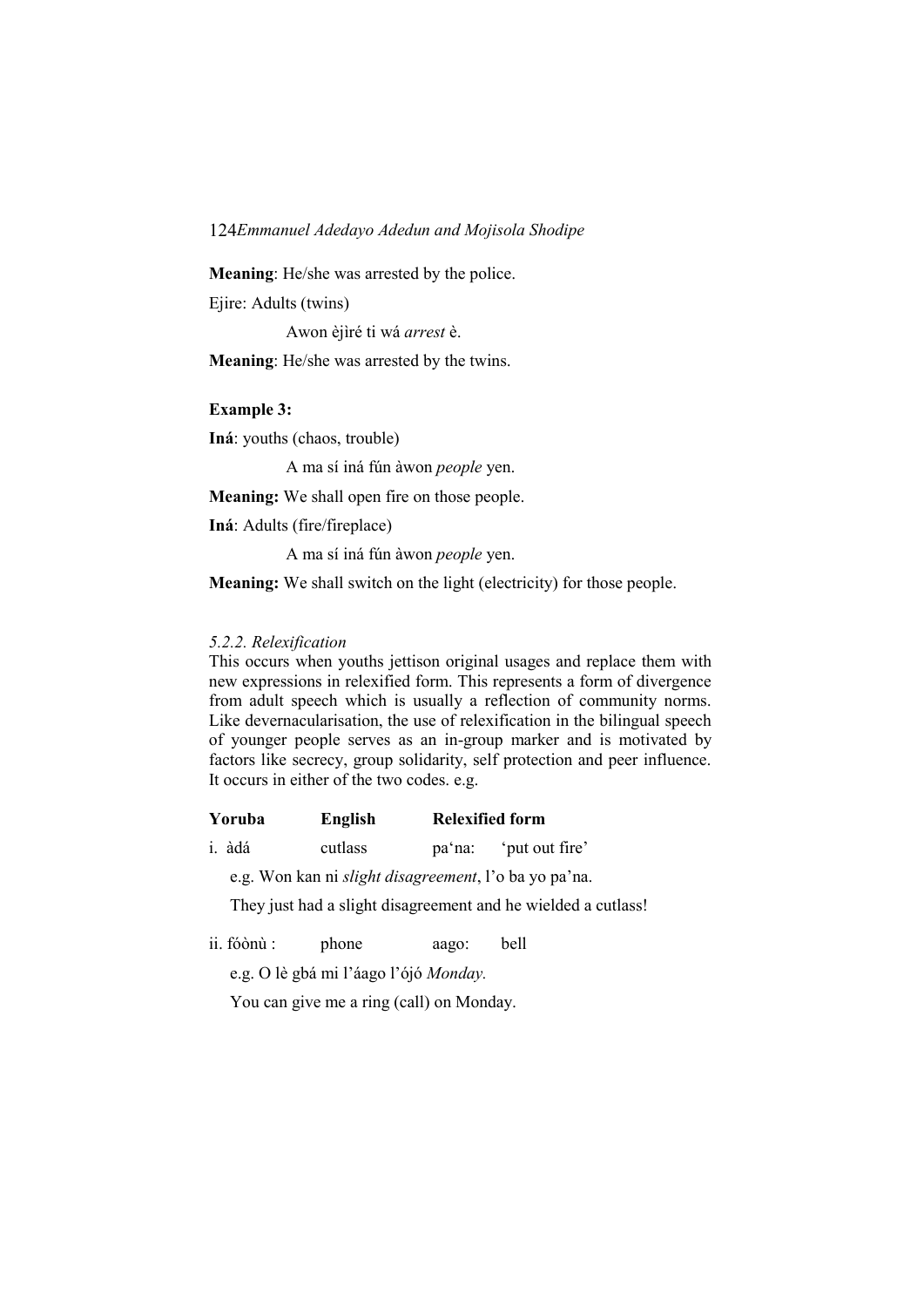iii. bàtà: shoes: itìlè "stepping tool"

e.g. Itilè esè rè yen *serious!*

The shoes he/she wore were awesome!

iv. ìmúra: dressing: ìleéfòó "floating"

e.g. Won *arrive* pèlú ilefòó àgbàlagbà

**Meaning**: He arrived the venue with power dressing.

## *5.2.3. Nativisation*

The speech of many educated young bilinguals often exhibit the use of certain code-mixed expressions which have the form of nativised English usages. The original English expressions usually have some of their elements translated to Yoruba to create an entire new code.

| e.g. | English                 | Yoruba                  |
|------|-------------------------|-------------------------|
|      | Have a nice day/weekend | (e) ni nice day/weekend |
|      | Are you alright/ok?     | Se o wa alright/ok?     |

Some of these nativised expressions have a surface structure of Yoruba and an English deep structure having being derived from core English fixed expressions or idioms. Otherwise known as slang, these usages are common features of the speech of the younger generation e.g.

|    | Yoruba                                                     | <b>English L1 Source</b> |
|----|------------------------------------------------------------|--------------------------|
| a. | Disclosure:                                                |                          |
|    | Slang: Má síi/má be                                        | To open a can of worms.  |
|    | (do not disclose)                                          |                          |
| b. | Escape:                                                    |                          |
|    | Slang: O já (he ran away)                                  | To break loose.          |
| c. | <i>Brashness:</i>                                          |                          |
|    | Slang: O $\acute{n}$ bé (he is too brash) To jump the gun. |                          |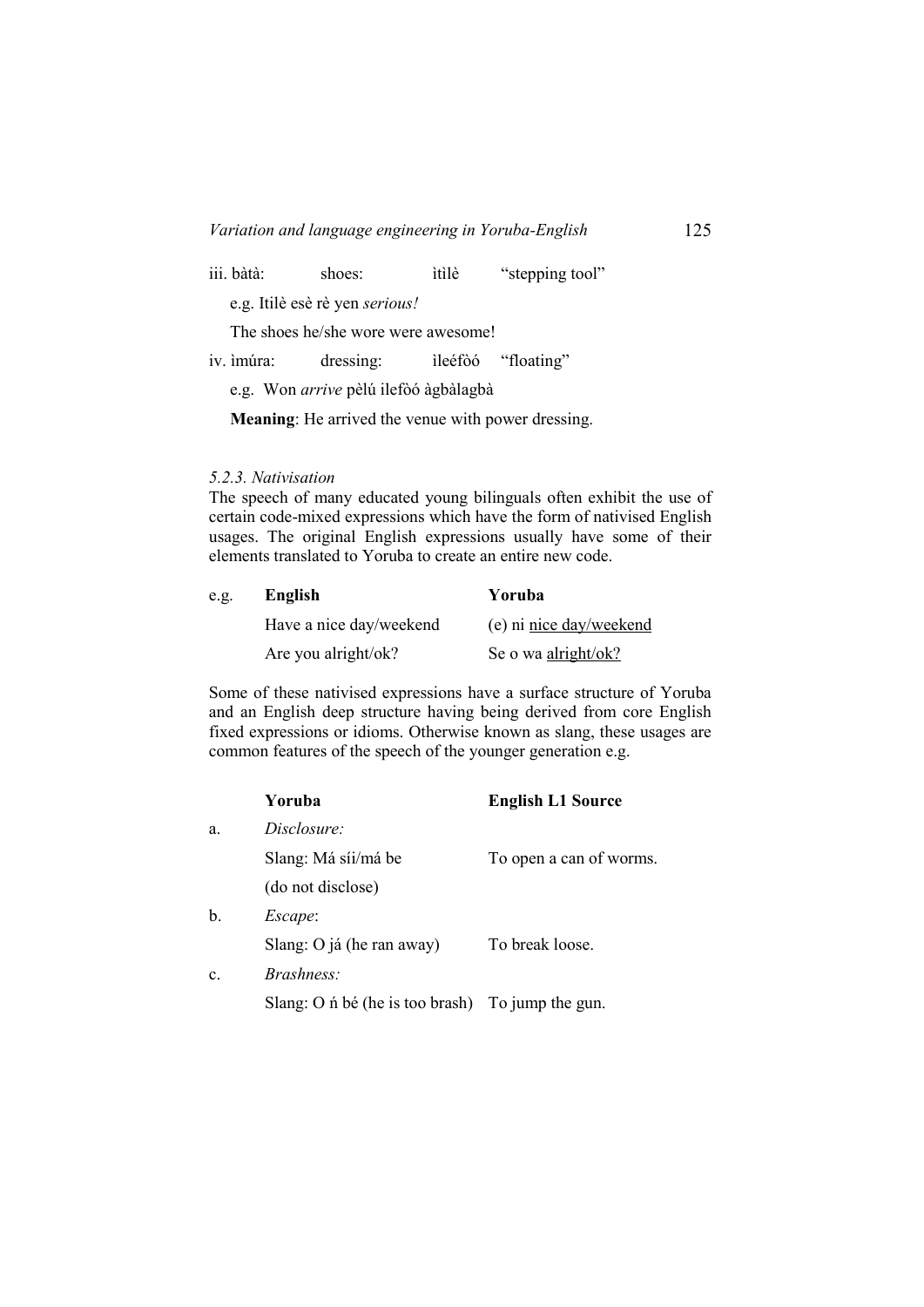As in relexification and devernacularisation, these usages retain their vernacular meanings in the speech of older literal translation of Yoruba-English speakers as in the examples:

Má si/ Má be: Do not open.

ó já: It broke loose.

Ó ń bé: He /She jumped/ took a leap forward.

## *5.3. Morphological*

This involves the adaptation of English loan words to the morphology of the borrowing language (i.e. Yoruba) e.g:

(i) Yoruba *lai* (meaning negative) + English verb as in:

A ko ni lo *lai* discuss oro naa.

We shall not leave without discussing the matter.

(ii) Yoruba *ol (oni)* (owner of ) + English noun.

e.g. E lo discuss pelu oloja (ol(oni) + oja). Go and discuss with the owner of the business.

Conversely, we also observe some cases of the adaptation of Yoruba words and expressions to the morphology of English whereby an English morphological feature is affixed to a Yoruba word to form a new Yoruba-English expression. Some speakers have described such usage as ‗Yorubanglish' (Garfinkel, 1972) as in the examples:

a. Báwo ni gbogbo *pre*-*Ileya* arrangements lódoò yín?

(How are you handling all the *pre*-Ileya arrangements at your end?) (Ileya is the name of a muslim festival usually held annually to coincide with muslim pilgrimage to Mecca).

b. Bayo sick díè. Gbogbo *post*-*igbéyàwó* fatigue yen ló ma fàá.

(Bayo has been a little ill. I assume it is a symptom of the postwedding fatigue) (*Igbéyàwó* = marriage /wedding)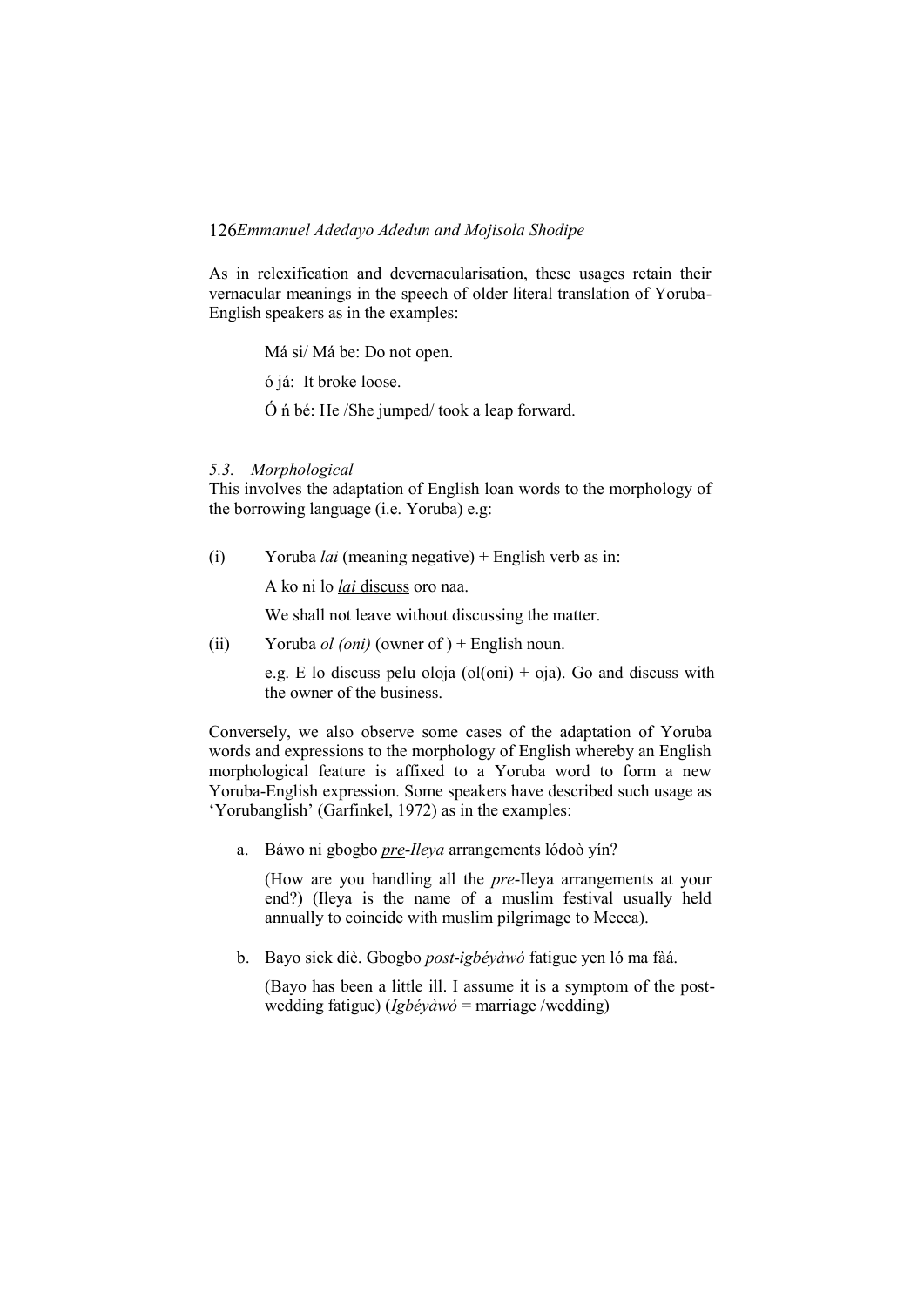c. Daddy mi wa rather *Ijebu-*ish tó bá di òrò owó.

(My dad is rather stingy when it comes to money matters)

(Ijebu is the name of a Yoruba tribe in South West Nigeria. The Ijebu people are widely believed to be either stingy or prudent with money, hence the evolution of the slang word *Ijebu* as a metaphorical reference to a stingy/prudent person)

d. Bi àwon olè se dá mótò rè dúró, ó rora bó sílè *jéjé-*ly, ó surrender key fún won.

(As the robbers stopped his car, he stepped out of the car meekly and surrendered his car keys to them).

Most of these expressions are often confined to slang usage, in-group registers or relexicalisations for the purpose of solidarity or to show emotive content of bilingual speech.

# *5.4. Phonological*

Some lexical features of Yoruba-English code-switching also exhibit considerable linguistic integration at the phonological level. Established loan words are marked by phonological integration mostly in the speech of the educated and non-educated speakers. This is essentially a function of speakers' bilingual ability or the peculiar sociolinguistic situation e.g.

| Words          | <b>Educated</b> | Non-educated |
|----------------|-----------------|--------------|
| School         | school          | skúùlù       |
| Ball           | ball            | bóòlù        |
| Teacher        | teacher         | tísà         |
| <b>Station</b> | station         | tésòn        |
| Shovel         | shovel          | shóbìrì      |
| Railway        | railway         | reluweéè     |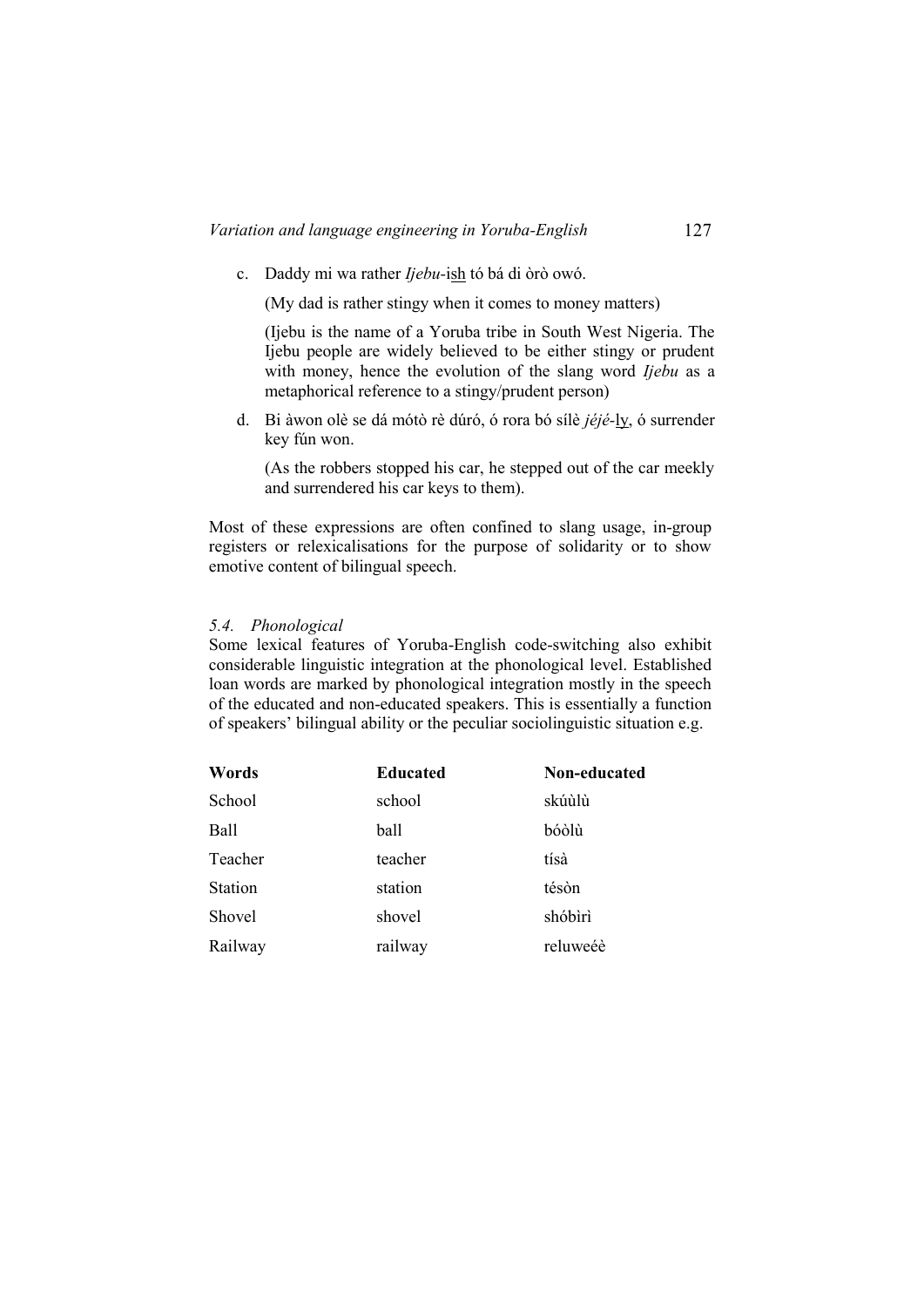This is normally characterized by the speaker's superimposition of indigenous pronunciation patterns on the phonic representation of English loan words.

## *5.5 Error Features in Yoruba-English Engineering*

It is worth noting that most of the examples cited above represent bilingual language use of educated speakers. Speakers of English in Nigeria have been classified into three groups on the basis of their linguistic competence. Speakers are classified along a language continuum as acrolectal, mesolectal and basilectal respectively. This categorization is important for the assessment of the linguistic content of bilinguals' social interaction in terms of the notion of communicative competence highlighted earlier. While many Yoruba-English bilingual of urban Lagos fall into the category identified as acrolectal Nigerian speakers, some can be classified as belonging to the mesolectal group. Acrolectal speakers are those with tertiary education while mesolectal speakers generally possess school leaving certificate. The group identified as basilectal are at the extreme of the continuum and are characterized by relatively low educational attainment such as primary school education or in the extreme cases, no education at all. Yet everyone acquires the second language, English, and use it communicatively as part of the general bilingual speech norm of the community. Differential levels of usage can however be established when the notion of communicative competence is applied.

It has been observed that different categories of speakers draw from the community speech repertoire based on their linguistic competence. As a result, aspects of the naturalistic speech of our respondents exhibited varying features of basilectal speech. Using Okoro's (2004) typology, Some of these can be categorized as follows:

- a. Characteristic errors:
	- A n lo si *night vigil* lola.

(we are going to a night vigil tomorrow)

- O ye kí á ti máa rí orísirísi n*ew innovations* ni government alágbádá yìií.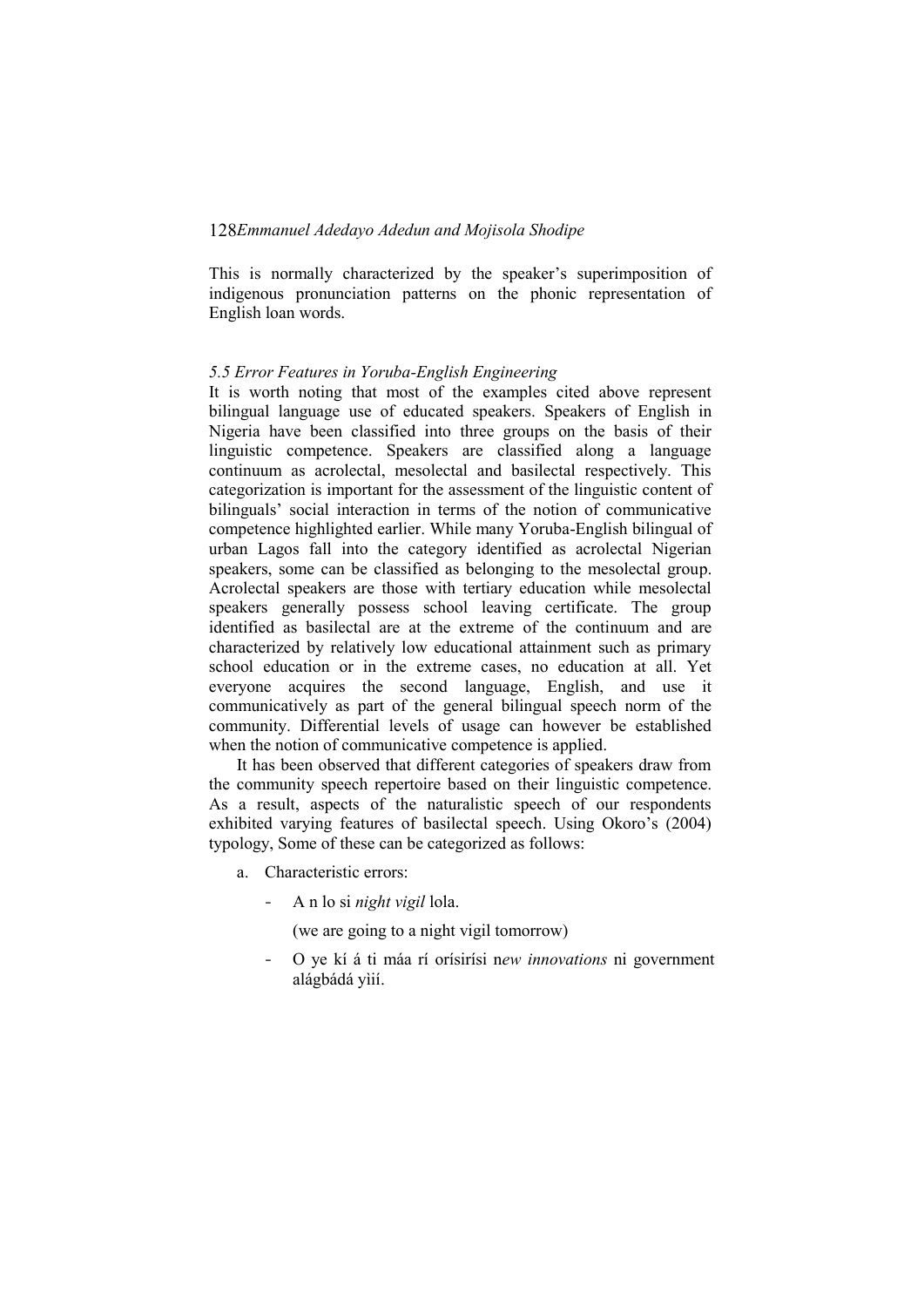(We ought to have witnessed many new innovations by this democratic government by now).

- A insist pe ki awon soja *return back* si barracks won. Democracy la fe!

(We insist that soldiers return back to their barracks. We prefer democracy!).

- Njé o lè borrow mi ní some cash? Màá fún e lóla.

(Can you borrow me some cash? I will pay back *tomorrow).*

- *If you late again*, oò nísisé níbí mó.

(If you come late again, you shall be relieved of your job)

- Landlord ti da *properties* wa jade. A need accommodation badly bayii.

(The landlord threw out our properties. We desperately need accommodation now)

b. Random Errors:

This is exhibited in varying ways. They include wrong use of words as in the example:

- Eelo ni e lè avoid (afford) láti san fún aso yen? (How much can you afford to pay for the dress?)
- Mo try best mi lati convince (persuade) obinrin naa lati pada wa. (I tried my best to persuade the woman to come back)
- Nígbàtí àwon olópàá dé, anybody (everybody) bé dànù ni! (When the police arrived, everybody disappeared!)

# *6. Conclusion*

In this paper, we have examined some of the salient sociolinguistic features of language engineering by Yoruba-English bilinguals at the lexical, semantic and morphological and phonological levels. Essentially, we have demonstrated that both English and Yoruba exert considerable influence over one another and that the various strategies for language engineering are supported by factors in the speech usage. Moreover, our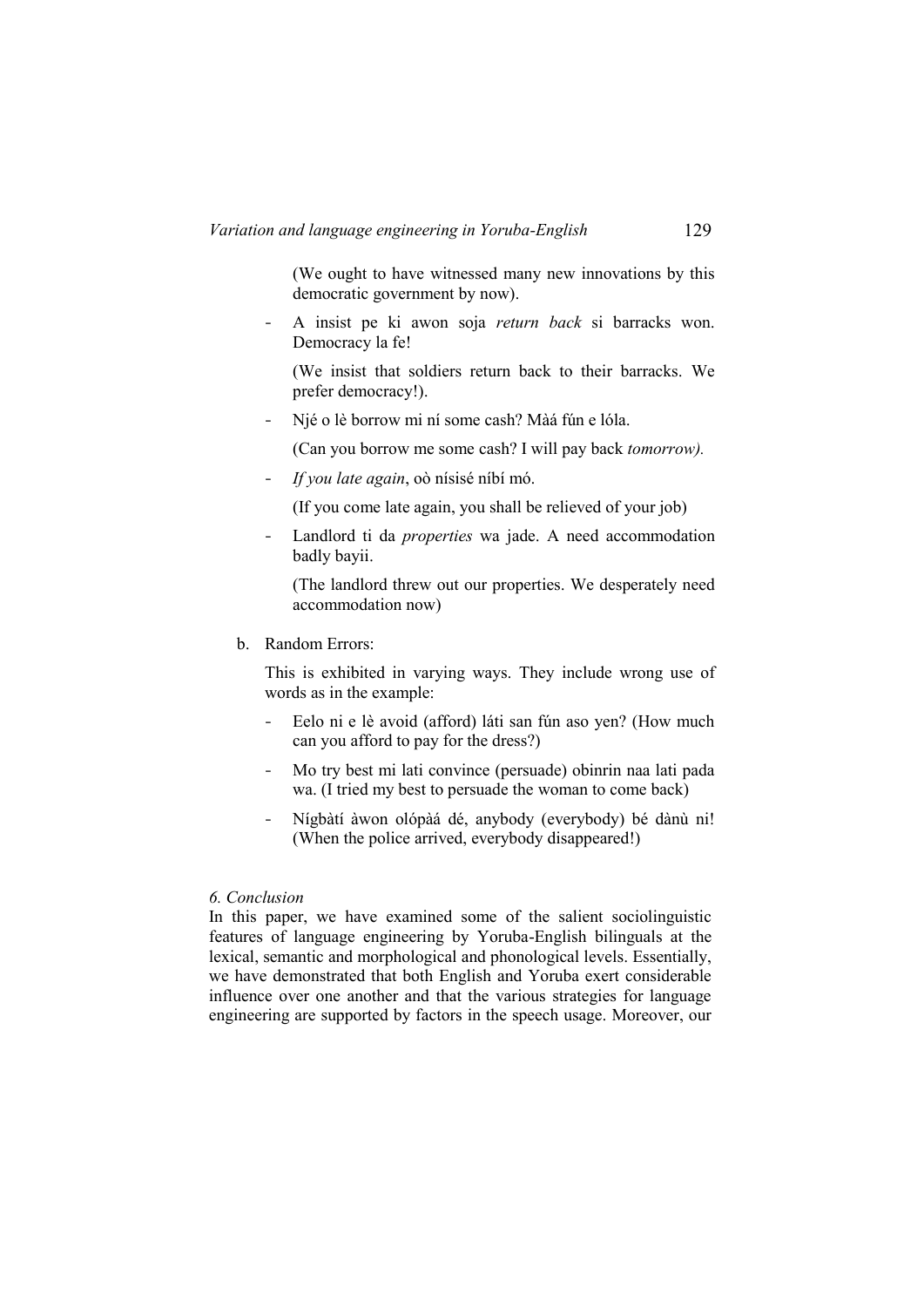examples have shown clearly that Yoruba English bilingual engineering finds a place in the explication of the unique sociolinguistic components of language change in contemporary communication.

#### *References*

- Adegbija, E. 1987. 
"Speech Act Functions: Dimensions of Communication and Meaning in the English Language in Nigeria". *ITL Review of Applied Linguistics* vol. 76. pp. 43-62.
- Adegbija, E. 1988. "My Friend, Where Is Anini?: Decoding the Meaning of Utterances‖. *Journal of Pragmatics*. vol. 12. pp. 151-160.
- Adegbija, E. 1989. "Lexico-semantic Variation in Nigerian English". *World Englishes* vol. 8, No. 2. pp. 165-177.
- Adegbija, E. 2004. "The domestication of English in Nigeria". Babalola, E.A. and Awonusi, V.O. (eds.), *The Domestication of English in Nigeria: A festschrift for Abiodun Adetugbo at 65*. Lagos: University of Lagos Press. pp. 20-44.
- Adetugbo, A. 1976. "Nigerian English: Fact or Fiction?" *Lagos Notes and Records.* vol. 6, Nos. 1 & 2. pp. 128-141.
- Adetugbo, A. 1980. "Appropriateness and Nigerian English". Proceedings of 9<sup>th</sup> NESA conference and WAJE vol. xxi, No. 3. pp. 73-91.
- Akere, F. 1987. "Sociolinguistic Assimilation in Lagos". Adefuye, O. Agiri, D. and Osuntokun, A. (eds.), *History of the Peoples of Lagos State*. Lagos: Lantern Books. pp. 160-186.
- Ammon, U. 2005. *Sociolinguistics: An International Handbook*. London: de Gruyter.
- Auer, J.C.P. 1984. *Bilingual conversation.* Amsterdam: John Benjamins
- Auer, J.C.P. 1998. *Code-Switching in Conversation: Language, Interaction and Identity*. London: Routledge.
- Auer, J.C.P. 1991. "Bilingualism in/as Social Action". Papers for the symposium on Code-switching in *Bilingual Studies: Theory, Significance and Perspectives,* vol. 2. Strasbourg: The European Science Foundation.
- Babalola, A. 1972. "The Growth of the Yoruba Language: Problems and Solutions". Staff seminar paper and subsequent discussion. Lagos: School of African and Asian Studies, University of Lagos.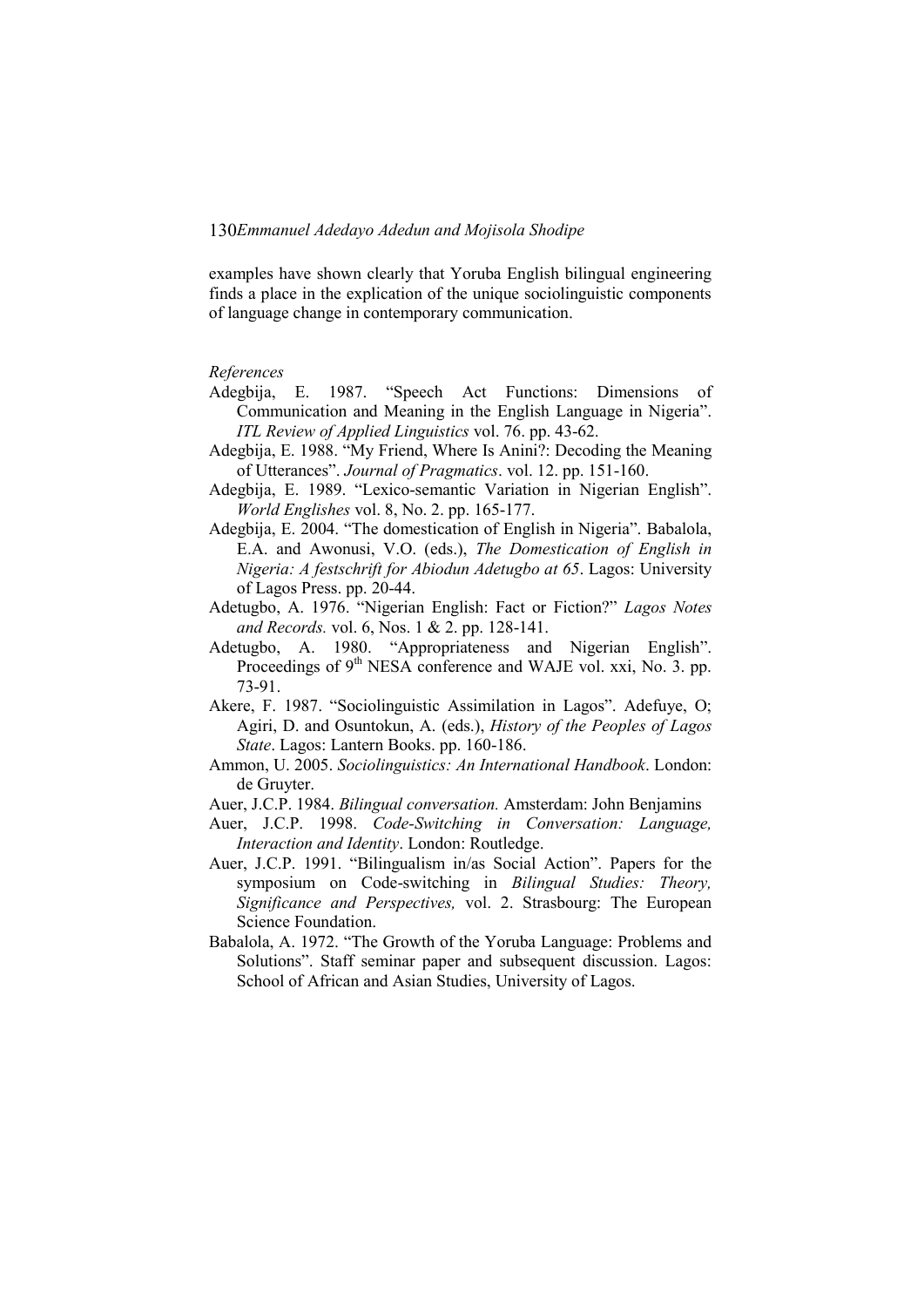- Backus, A. 1996. *Two in One: Bilingual Speech of Turkish Immigrants in the Netherlands*. Tilburg: Tilburg University Press.
- Bamgbose, A. 2004a. "Negotiating English Through Yoruba: Implications for Standard Nigerian English". Owolabi, K. and Dasylva, A. (eds.), *Forms and Functions of English and Indigenous Languages in Nigeria.* pp. 612-630.
- Bamgbose, A. 2004b. "English and Inequality: An African Perspective". Babalola, E.A. and V.O. Awonusi (eds.), *The Domestication of English in Nigeria: A Festschrift for Abiodun Adetugbo at 65.* Lagos: University of Lagos Press, pp. 1-14.
- Capo, H.B.C. 1990. "Comparative Linguistics and Language Engineering in Africa". Emenanjo, E.N. (ed.), *Multilingualism*, *Minority Languages and Language Policy in Nigeria*. Agbor: Central Books Ltd, pp. 64-78.
- Chambers, J.K. 1995. *Sociolinguistic Theory: Linguistic Variation and Its Social Significance*. Oxford: Blackwell.
- Coates, J. 1986. *Women, Men and Language*. London: Longman.
- Coates, J. 1990. "Introduction". Coates, J. and Cameron, D. (eds.) *Women in Their Speech Communities: New Perspectives on Language and Sex*. New York: Longman.
- Croft, W. 2000. *Explaining Language Change: An Evolutionary Approach*. Harlow: Pearson Education.
- Dadzie, A.B. 2004a. "The Concept of Nigerian English". Dadzie, A.B.K. and Awonusi, V.O. (eds.) *Nigerian English: Influences and Characteristics*. Lagos: Concept Publications. pp. 85-99.
- Dadzie, A.B.K and Awonusi, V.O. (eds.). 2004b. *Nigerian English: Influences and Characteristics*. Lagos: Concept Publications.
- Federal Ministry of Education. 1977. *National Policy on Education*. Lagos: Federal Government Press.
- Federal Republic of Nigeria. 1999. *Constitution of the Federal Republic of Nigeria*. Lagos: Federal Government Press.
- Federal Republic of Nigeria. 2006. National Population Census, Abuja.
- Firth, J.A. 1951. *Papers in Linguistics (1934-55).* London: Oxford University Press.
- Gafaranga, J. & Toras, M.C. 2002. "Interactional Otherness: Towards a Redefinition of Code-Switching". *The International Journal of Bilingualism*, 6 (1), 1-22.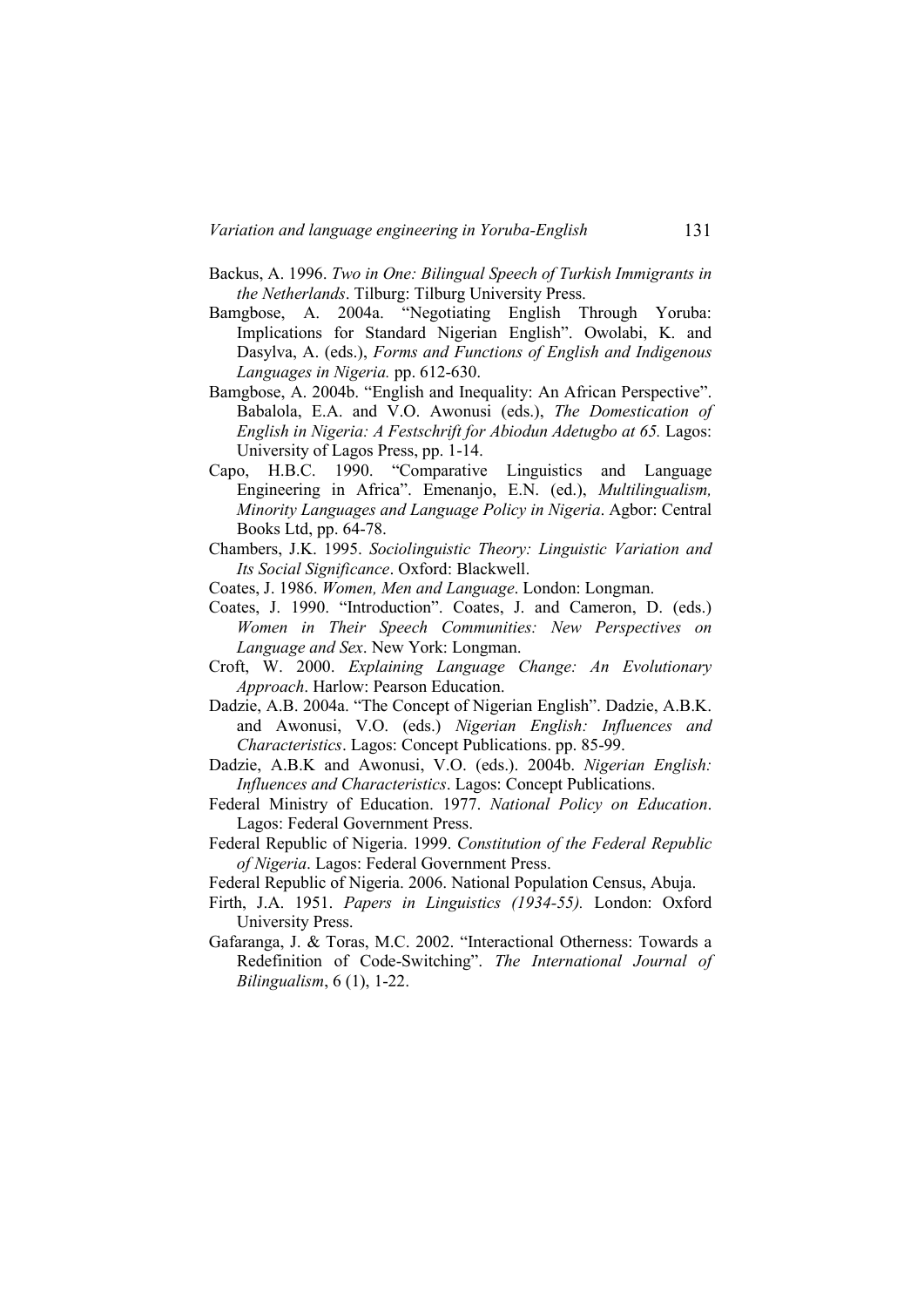- Garfinkel, H. 1972. "Remarks on Ethnomethodology". Gumperz, J. J. and Hymes, D. (eds.), *Directions in Sociolinguistics*. New York: Holt, Rinehart and Winston, pp. 301-24. *International Journal of the Sociology of Language,* volume 1989, Issue 78. pp. 43-56.
- Gumperz, John, J. 1982. *Discourse* S*trategies*. Cambridge University Press
- Gumperz, John. 1972. "The Communicative Competence of Bilinguals: Some Hypotheses and Suggestions". *Language in Society* vol. 1, issue 1. pp. 143-154.
- Hymes. 1964. "Introduction: Toward Ethnography of Communication". *Amenial Anthropology,* vol. 6. pp. 12-25.
- Johanson, L. 2002. *Structural Factors in Turkish Language Contact*. London: Curzon.
- Jowitt, D. 1991. *Nigerian English Usage: An Introduction*. Lagos: Longman.
- Kontra, M. 2001. "Hungarian Verbal Puzzles and the Intensity of Language Contact". *Journal of Sociolinguistics*, vol. 5. pp. 163-179.
- Labov, William. 1972. *Sociolinguistic Patterns,* Philadelphia, PA, University of Pennsylvania Press.
- Li Wei. 2003. "Mother Tongue Maintenance in a Chinese Community School in New Castle upon Tyne". *Language and Education*, 7. pp. 199-215.
- Matras, Y. 2000. "How Predictable Is Contact Induced Change in Grammar?‖ In C. Renfew, A. Mcmahon and L. Trask (eds.), *Time Depth in Historical Linguistics*. Comlnoge: McDonald Institute. pp. 563-583.
- Myers-Scotton, Carol. 1993. "Building the Frame in Codeswitching: Evidence from Africa‖. In *Topics in African Linguistics*, Mufwene, Salikoko S. and Lioba Moshi (eds.).
- Nettle, D & Romaine, S. 2000. "Vanishing Voices". *The Extinction of the Worlds Languages*. Oxford University Press.
- Okoro, O. 2004. "Codifying Nigerian English: Some Practical Problems and Labelling". Babalola, E.A. and Awonusi, V.O. (eds.), *The* D*omestication of English in Nigeria:* A *Festschrift for Abiodun Adetugbo at 65.* Lagos: University of Lagos Press. pp. 166-181.
- Osundare, N. 2004. "What is the Nationality of Your Idioms?: African Writers and the Language Question". Owolabi, K. and Dasylva, A. (eds.), *Forms and Functions of English and Indigenous Languages in*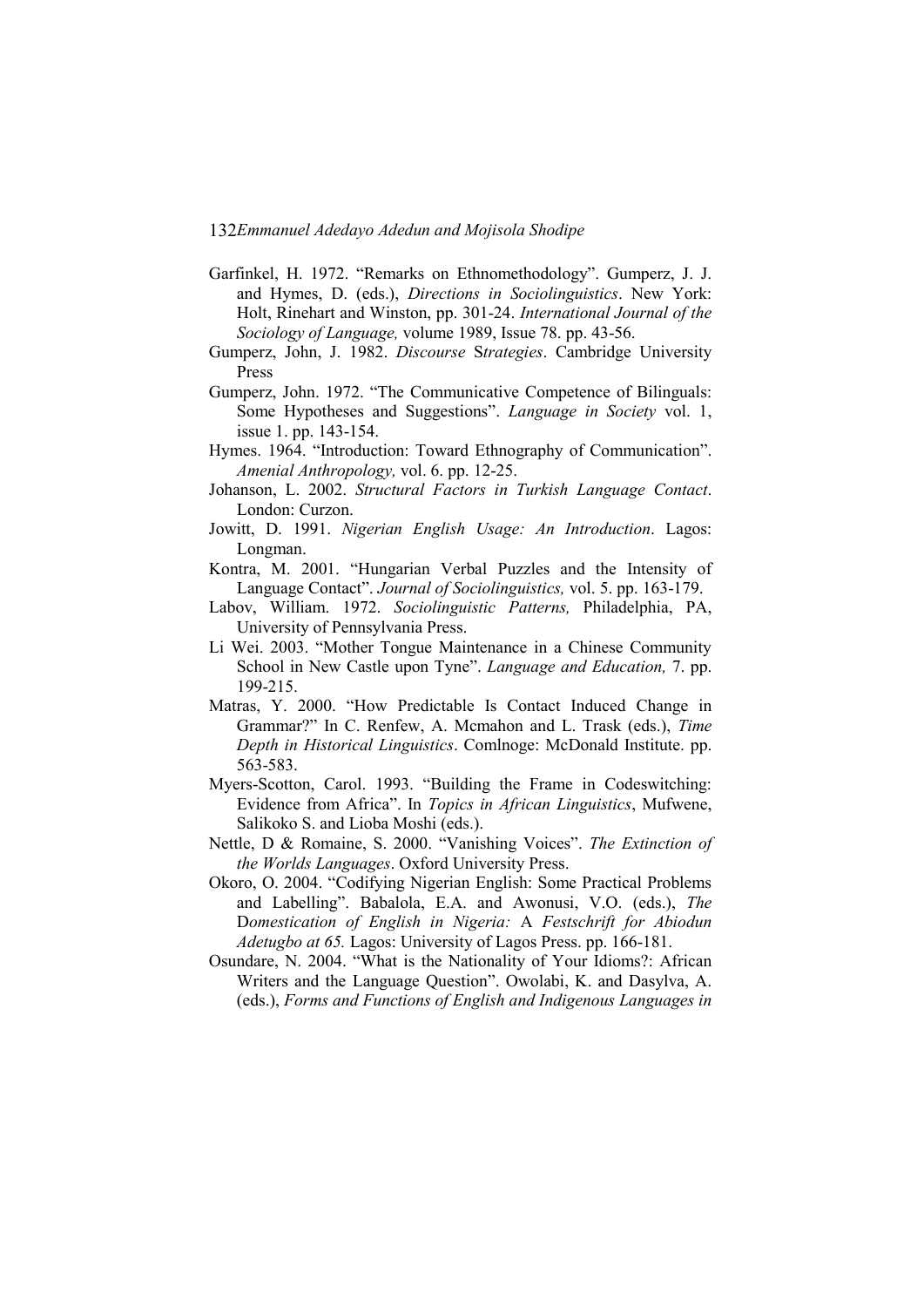*Nigeria (A Festschrift in Honour of Ayo Banjo).* Ibadan: Group Publishers. pp.56-79.

- Poplack, N. 1980. "Bilingualism Competence: his interferences or practical integrity". In L. Elias-Olivares (ed.) *Spanish in the USA*: *Beyond the Southeast*. Arlingn, Urjune: National Clarifying House for Bilingual Education. pp. 107-31.
- Romaine, S. 1989. "Pidgins, Creole Immigrants and Dying Languages", Dorian, M. (ed.) *Investigations of Obsolescence*: *Studies in Language Attrition and Death*. Cambridge: Cambridge University Press. pp. 369-383.
- Sankoff, D. (ed.). 1978. *Long Variation: Models and Methods*. New York: Aindeemne Press.
- Sankoff, G. 1989 "A Quantitative Paradigm for the Study of Competence". Bauman, R. and Sherzer, J. (eds.), *Explorations in the Ethnography of Speaking.* (2<sup>nd</sup> edn.). Cambridge: Cambridge University Press. pp. 18-49.
- Saville-Troike, M. 1982. *The Ethnography of Communication.* Oxford: Blackwell.
- Saville-Troike, Mariel. 1989. *The Ethnography of Communication Publishing*.
- Thiam, N. 1990. "L'évolution du wolof véhiculaire en milieu urban Sénégalaise: le contexte dakarois". *Plurilinguismes*, vol. 2. pp. 10-37.
- Thomason, S.G. 2001. *Language Contact: An Introduction*. Washington: Georgetown University.
- Thomason, S.G. and Kaufman, T. 1988. *Language Contact, Creolization and Genetic Linguistics*. Berkeley: University of California Press.
- Ufomata, T. 1991. "Englishization of Yoruba Phonology". *World Englishes,* vol. 10 No. 1, pp. 33-51.
- Ufomata, T. 2004. "Tone and Stress in Contact: the example of English loanwords in Yoruba". Owolabi, K. and Dasylva A. (eds.) *Forms and Functions of English and Indigenous Languages in Nigeria, pp. 594-611.*
- Weinreich, U. 1953. *Languages in Contact: Findings and Problems*. The Hague: Mouton & Co.
- Whaley, L.L. 1997. *Introduction to Typology: The Unity and Diversity of Language.* Thousand Oaks: Sage.